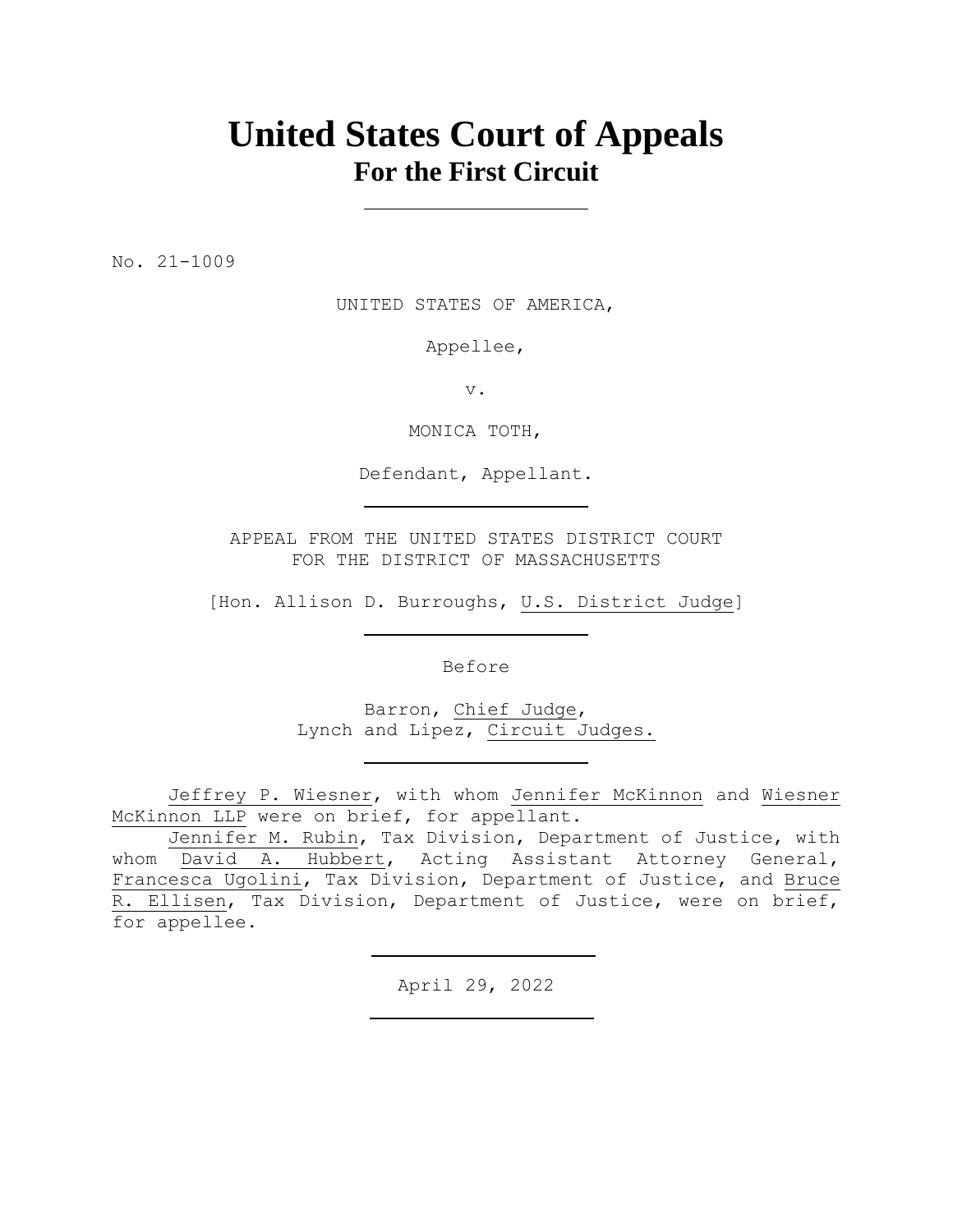**BARRON**, **Chief Judge**. In 2013, the U.S. Internal Revenue Service ("IRS") ordered the imposition of a penalty of over \$2 million against Monica Toth for willfully failing to report her Swiss bank account in violation of the Bank Secrecy Act ("Act"). See 31 U.S.C. § 5314(a). Toth contested the penalty and refused to pay it. The government filed this suit in the U.S. District Court for the District of Massachusetts to obtain a judgment against Toth for the full amount of the penalty and then moved for summary judgment against Toth. The District Court ruled for the government on that motion, and Toth now appeals. We affirm.

#### **I.**

Congress passed the Act in 1970 to curb the use of foreign bank accounts to evade taxes. See Cal. Bankers Ass'n v. Shultz, 416 U.S. 21, 28-30 (1974). The Act requires U.S. residents and citizens to file reports and keep records of certain relationships with foreign financial agencies. 31 U.S.C.  $$5314(a).$ 

U.S. Department of Treasury ("Treasury") regulations promulgated to implement the Act require an individual to file a Report of Foreign Bank and Financial Accounts ("FBAR") with the IRS for each calendar year that individual has more than \$10,000 in a foreign bank account. 31 C.F.R. §§ 1010.350(a), 1010.306(c). If an individual fails to file an FBAR, the Act authorizes the IRS to impose a civil penalty of up to \$10,000 for each violation.

 $- 2 -$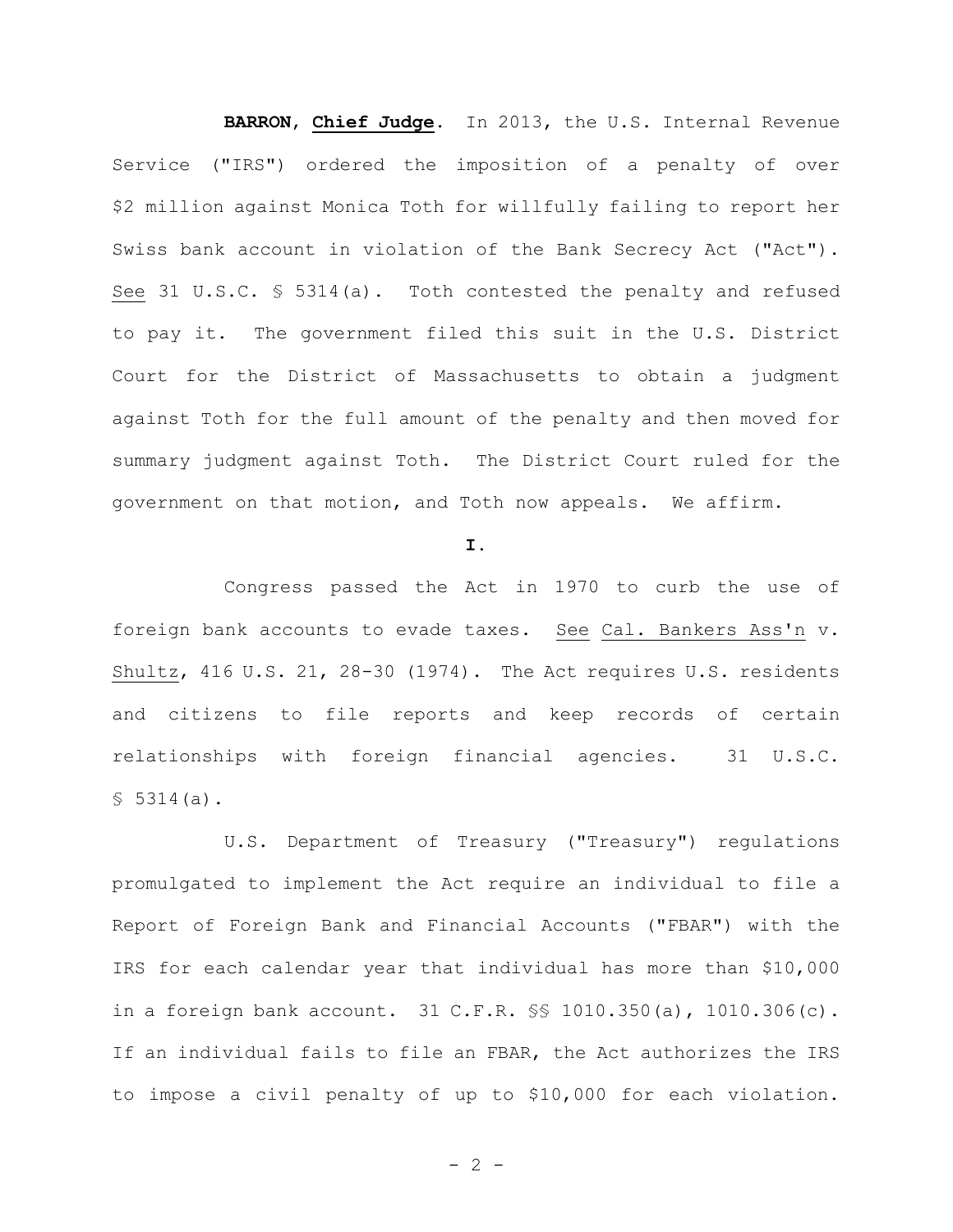31 U.S.C. § 5321(a)(5)(B). If an individual "willfully" fails to file an FBAR, the permissible maximum penalty that the statute authorizes increases to the greater of either \$100,000 or 50 percent of the value in the account at the time of the violation. Id.  $\frac{1}{5}$  5321(a)(5)(C)-(D).

Toth is a U.S. citizen who, since 1999, has had a foreign bank account with the Union Bank of Switzerland ("UBS"). Toth was subject to the Act's special reporting requirements for that account for at least the years 2005-2009, as in each of those years the account had at least \$10,000 in it.

Toth first filed an FBAR disclosing her Swiss UBS account to the IRS in 2010. The next year, the IRS audited Toth. The audit revealed that Toth had failed to comply with the Act's reporting requirements prior to 2010, and the IRS filed the delinquent FBAR forms on her behalf for the relevant period (2005-  $2009$ ).<sup>1</sup> At the end of the investigation, the IRS concluded that Toth's failure to file an FBAR had been willful for the 2007 calendar year. The IRS assessed a civil penalty against Toth, in consequence of her failure to file the requisite form, of \$2,173,703, which, being half the value of her Swiss UBS account

<sup>&</sup>lt;sup>1</sup> Toth contends that she attempted to file the necessary FBARs for this period in 2010 prior the audit. The forms, however, were sent to the wrong agency such that the IRS never had a record of them prior the IRS audit.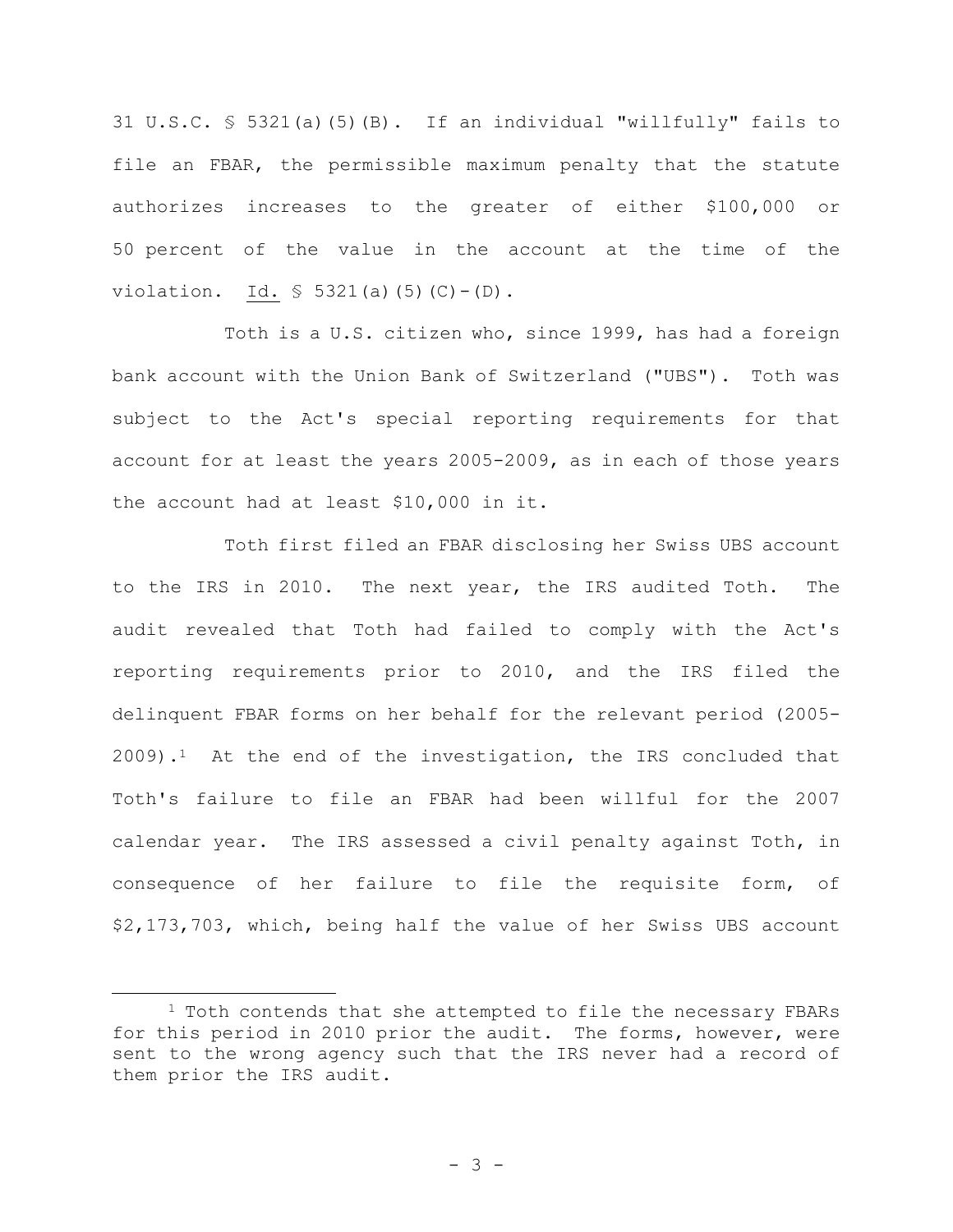at the time of the violation, was the maximum allowable penalty set forth in the Act, see id.  $\frac{1}{5}$  5321(a)(5)(C)-(D).<sup>2</sup>

Toth did not pay this penalty. The government then filed a civil suit against Toth in the District of Massachusetts on September 16, 2015, for a judgment imposing the full penalty that the IRS had assessed against her, as well as interest and late fees. Two different process servers attempted unsuccessfully to serve Toth personally. The government completed service by leaving a copy of the complaint at her residence on January 11, 2016, as permitted by Massachusetts Rule of Civil Procedure 4(d)(1) and Federal Rule of Civil Procedure ("Rule") 4(e)(1).<sup>3</sup>

A couple of weeks later, on February 5, 2016, the government moved for a default judgment against Toth on the ground that she had failed timely to answer the complaint.4 The District Court granted the government's motion and issued a notice of default on February 9, 2016.

Shortly thereafter, Toth began to respond to the government's filings. She opposed the government's motion for

<sup>&</sup>lt;sup>2</sup> The IRS also found, as part of that audit, that Toth had an outstanding tax liability and assessed against her a tax penalty for tax fraud.

 $3$  Another copy of the complaint was sent to Toth via certified mail on January 14, 2016.

<sup>&</sup>lt;sup>4</sup> Toth was required to answer the complaint by February 1, 2016.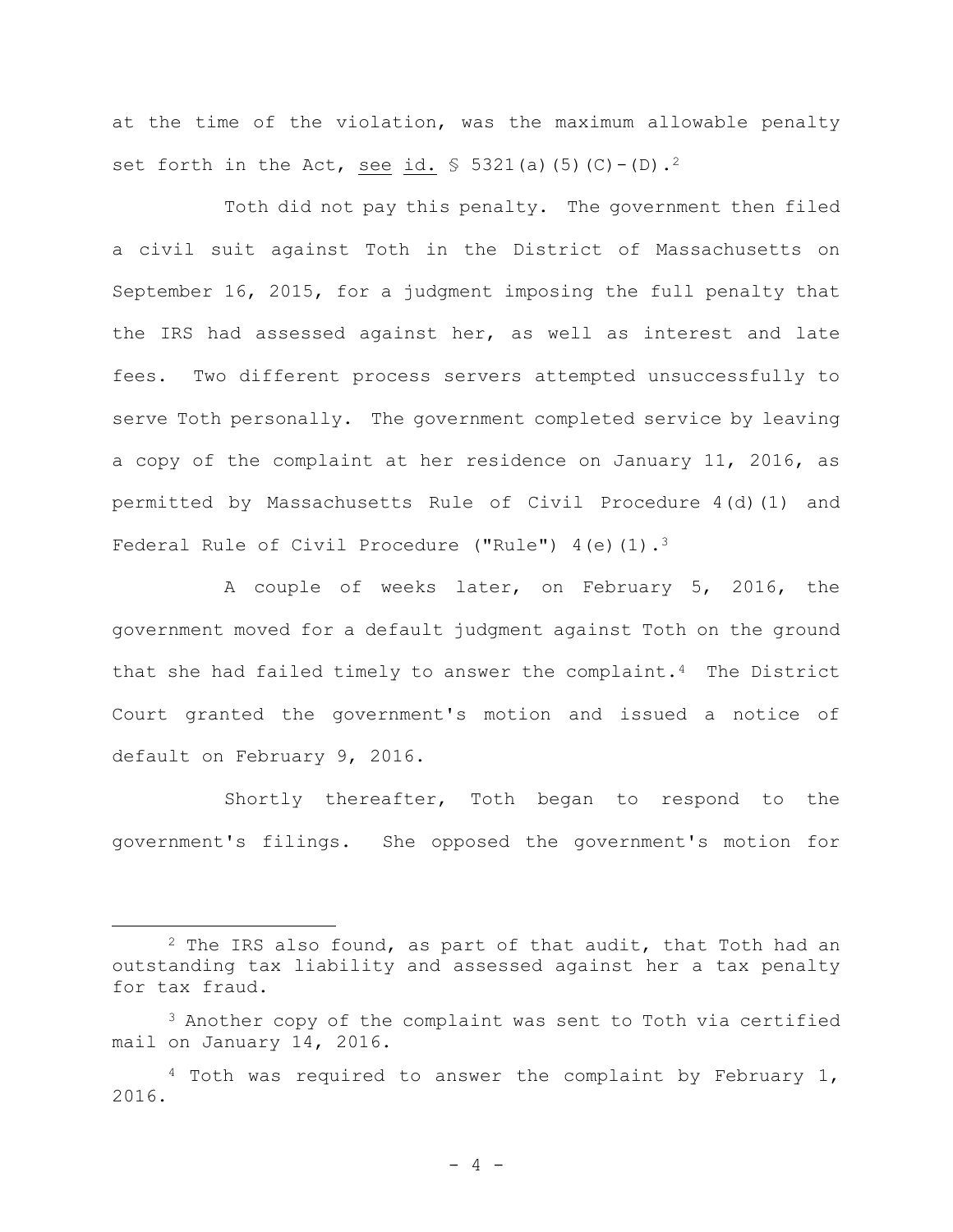default judgment on April 28, 2016, and the following day the District Court held a hearing to discuss Toth's opposition to the government's already granted motion.

At that hearing, the District Court made clear that it was willing to reconsider the default but only if Toth either "g[o]t a lawyer or . . . start[ed] showing up in court to defend it."And, when Toth explained that she had not responded to the government's complaint because she "didn't know what it was" and that the law is "a world that . . .[she] d[oes]n't know about," the District Court strongly encouraged Toth to hire a lawyer, worked with the government to provide Toth with a non-compulsory list of lawyers she could hire, and granted Toth a 30-day continuance to retain counsel. Following the hearing, Toth moved to set aside the default judgment, but she did not hire a lawyer.

The District Court granted Toth's motion to set aside the default judgment on August 17, 2016. The District Court ruled that "this action should proceed on the merits" due to "the circumstances, which include a pro se plaintiff, a potential judgment of over \$2 million and a dispute about service and actual notice of the case."

A little less than two months later, on October 13, 2016, Toth moved to dismiss the complaint under Rules 12(b)(4) and 12(b)(5) for untimely service of process, Rule 12(b)(2) for lack of personal jurisdiction, and Rule 12(b)(6) for failure to

 $- 5 -$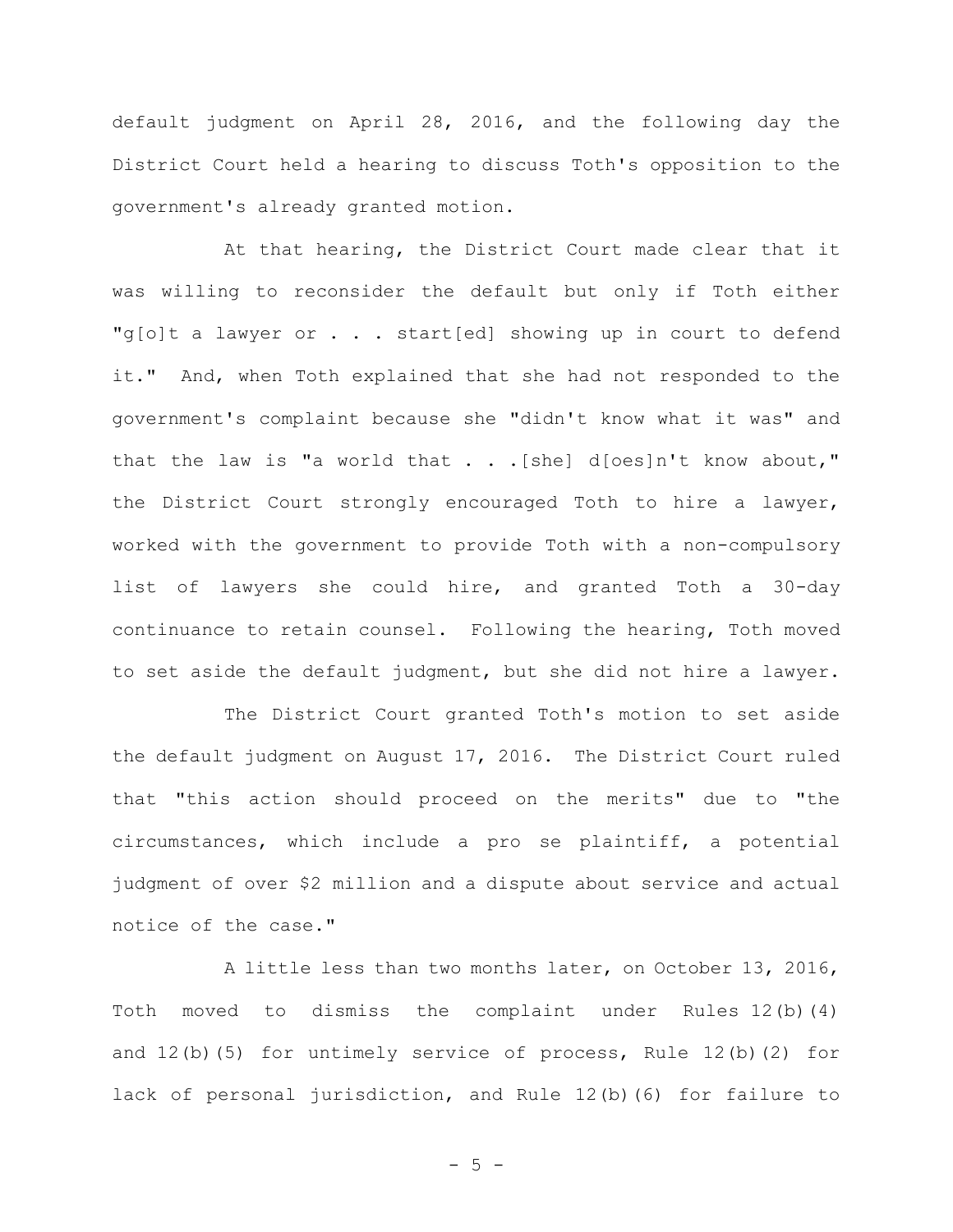state a claim. The District Court denied Toth's motion on all three grounds. United States v. Toth (Toth I), No. 15-CV-13367, 2017 WL 1703936, at \*1 (D. Mass. May 2, 2017).

Toth filed her answer to the complaint after the District Court denied Toth's motion to dismiss. The case then proceeded to discovery.

At a scheduling conference to set deadlines for discovery, the District Court noted that Toth had failed to confer with the government's counsel as required by Rule 26(f). In response to Toth's expression of confusion as to what initial disclosures were, the District Court once again urged Toth to hire a lawyer.

By January 2018, Toth had missed two deadlines for responding to discovery requests and amending her initial disclosures set by the District Court. By that time, the government also had both moved to compel discovery twice and sought sanctions pursuant to Rule 37. The District Court ordered Toth to comply with the government's discovery requests and, as a sanction for having failed to have done so previously, forbade her from raising any non-privilege-based objections in her responses.

The government then again moved for sanctions against Toth on March 9, 2018, on the ground that, as of February 9th, Toth had failed to respond to the government's discovery requests.

- 6 -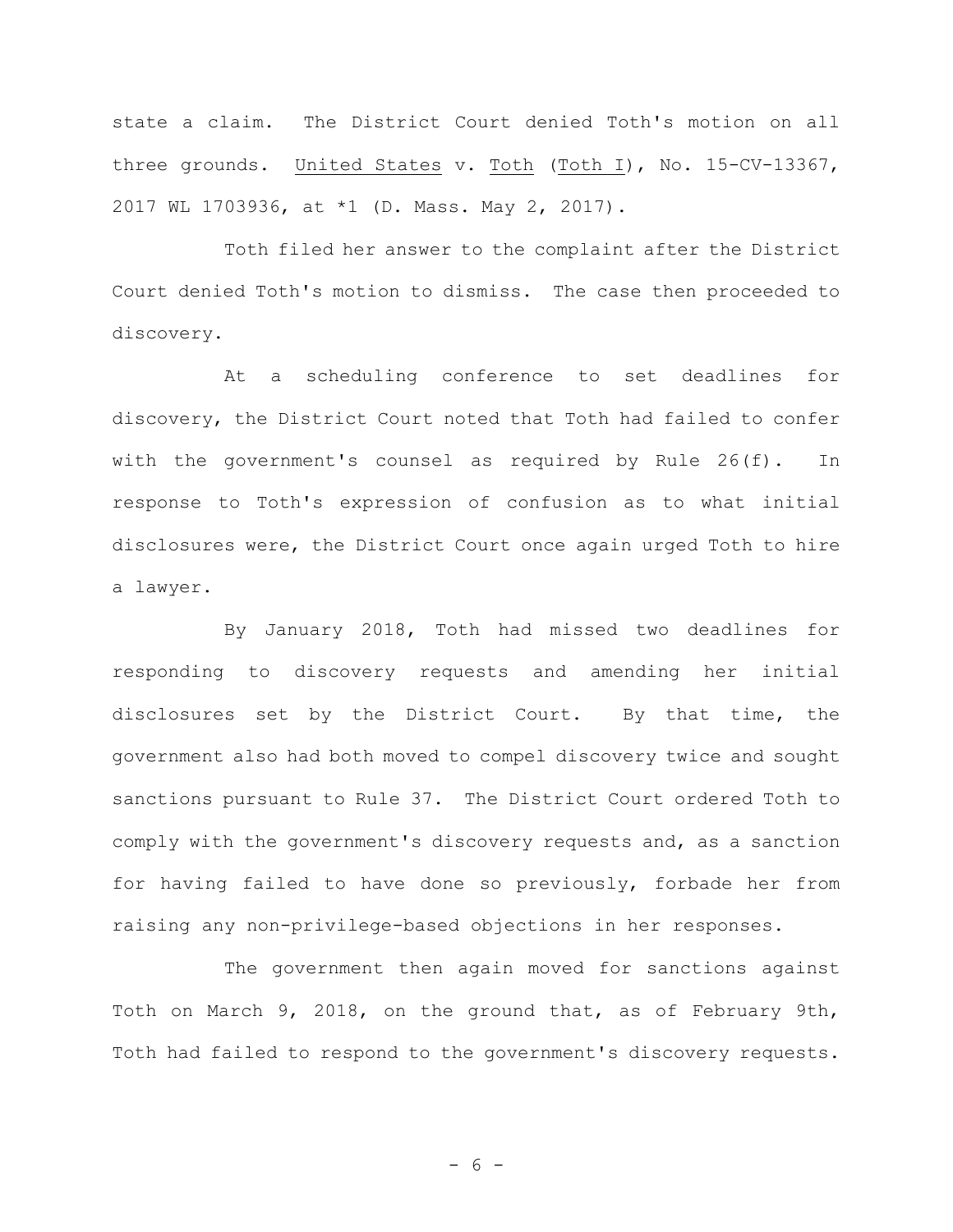The District Court refrained from ruling on the motion until it heard from the parties at a hearing scheduled for March 12th.

At that hearing, Toth provided the government with her amended initial disclosures as well as her responses to the government's discovery requests. The government in July nonetheless moved once more for sanctions against Toth on the ground that her responses were inadequate and noncompliant with the District Court's prior order imposing sanctions.

Toth did not oppose the government's motion, and the District Court ordered Toth to "show cause as to why these sanctions should not be imposed." The District Court noted "the gravity of the proposed sanctions," which included a finding of fact necessary for the government to impose the more than \$2 million penalty against Toth -- namely, that Toth had violated the Act's reporting requirements willfully in 2007. See 31 U.S.C.  $$5321(a)(5)(C).$ 

Toth then filed four responses on September 10, 2018, September 14, 2018, September 25, 2018, and October 12, 2018. One of the responses disputed the government's characterization of her conduct during discovery. The three other responses disputed that she had willfully violated the Act.

On October 15, 2018, the District Court granted the government's motion for sanctions under Rule 37. United States v. Toth (Toth II), No. 15-CV-13367, 2018 WL 4963172, at \*5 (D. Mass.

- 7 -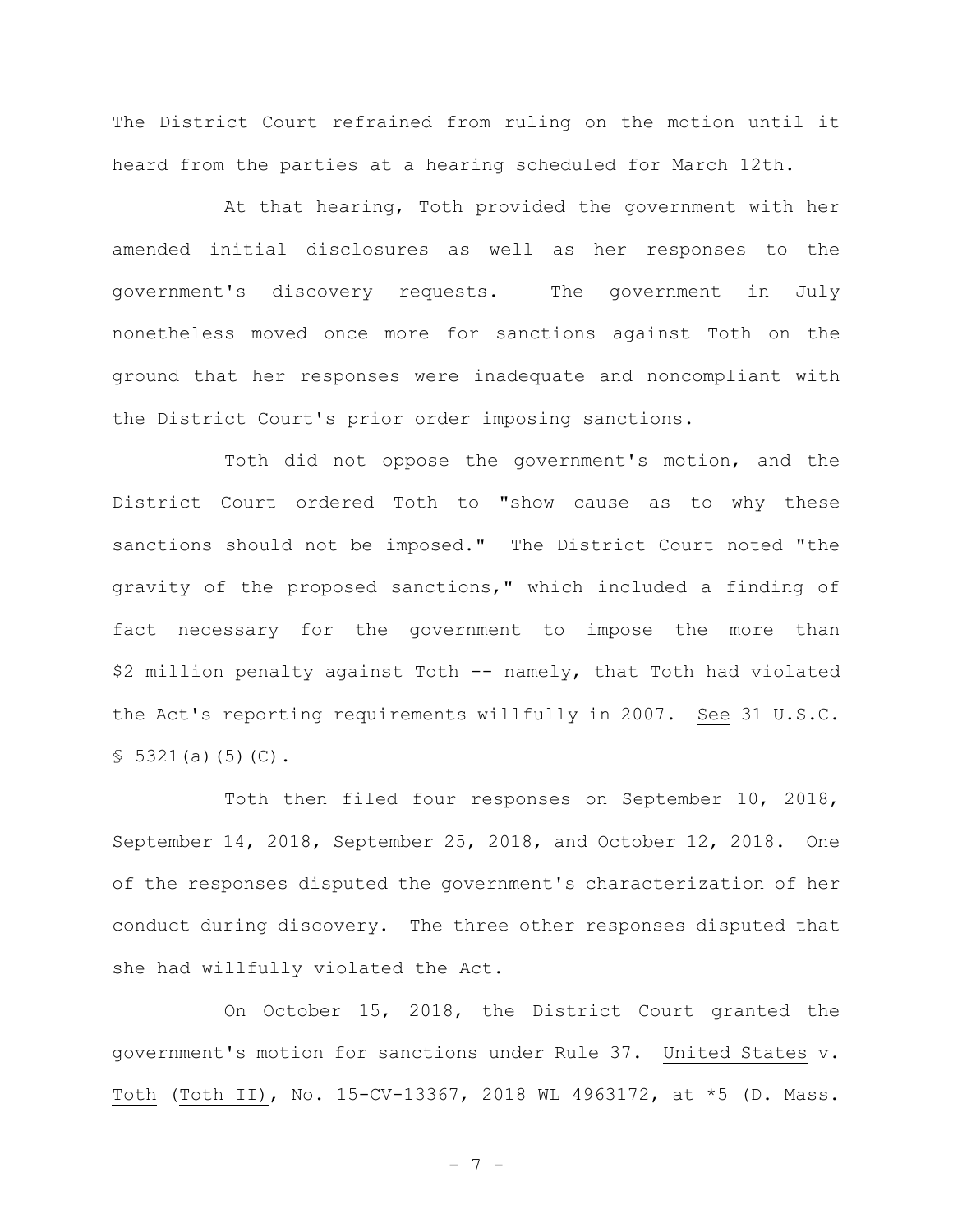Oct. 15, 2018). The District Court ordered as the sanction that several facts be "taken as established," including that Toth violated the Act willfully. Id. at \*5-6. The District Court recognized that the order imposed a "strong sanction[]," id. at \*5, but explained that it was necessary due to Toth's "severe, repeated, and deliberate" "violations of the [District] Court's discovery orders" that amounted to "a pattern of stonewalling," id. at \*4.

Discovery continued, and Toth -- after having then hired a lawyer -- produced documents that she had not previously disclosed. Toth moved to vacate the sanctions order on March 15, 2019. The District Court refused to do so. United States v. Toth (Toth III), No. 15-CV-13367, 2019 WL 7039627, at \*1, \*2 (D. Mass. Dec. 20, 2019).

The government moved for summary judgment, which the District Court granted on September 16, 2020. United States v. Toth (Toth IV), No. 15-CV-13367, 2020 WL 5549111 (D. Mass. Sept. 16, 2020). The District Court in its opinion so ruling reaffirmed its prior determination that Toth's violation of the Act had been willful. Id. at  $*5-*6$ ; see also 31 U.S.C. § 5321(a)(5).

The District Court then turned to the defenses that Toth had raised in response to the motion for summary judgment with respect to the size of the penalty that the IRS sought to impose through the suit. These defenses were based on a Treasury

- 8 -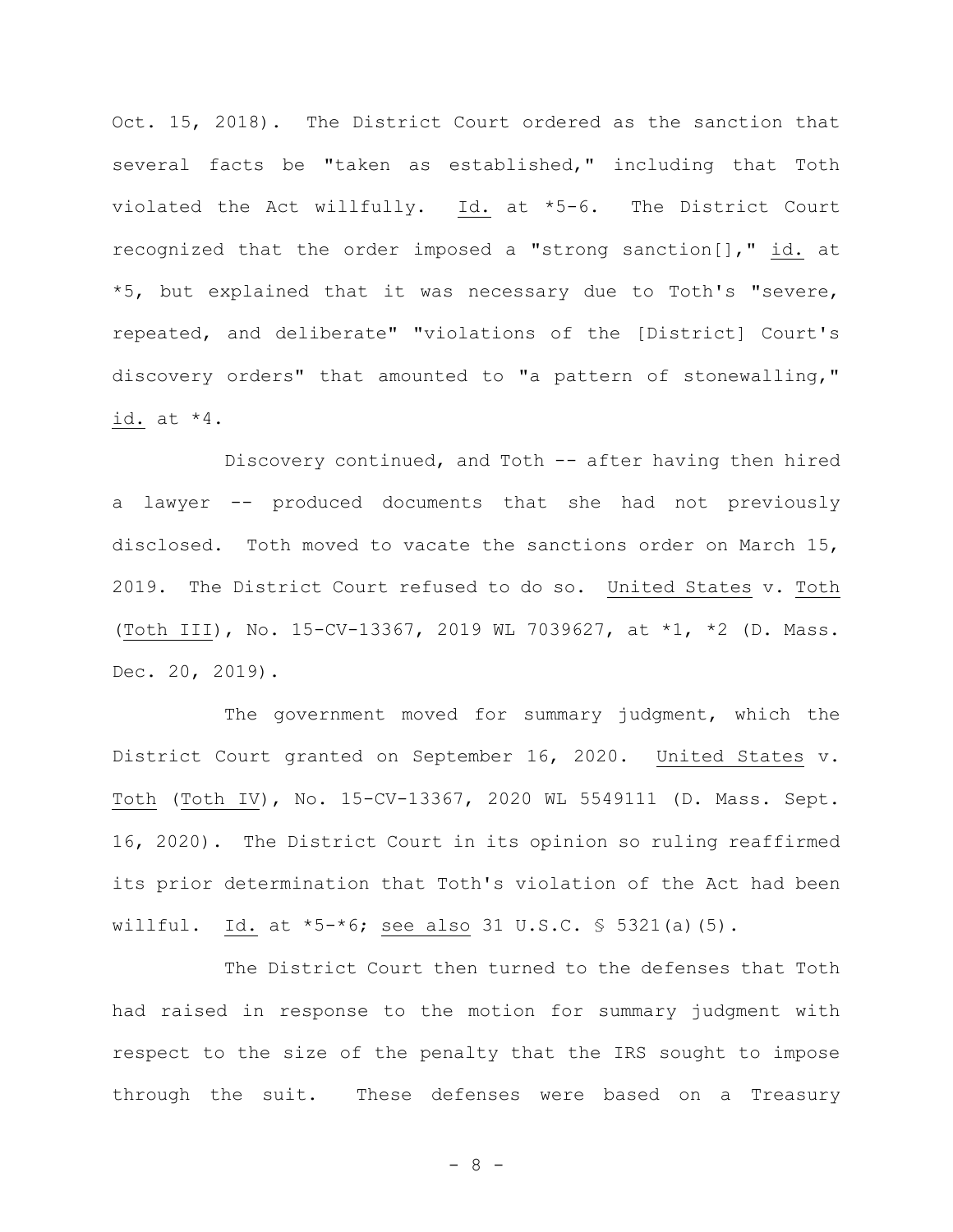regulation and the U.S. Constitution's Excessive Fines and Due Process Clauses. Id. at \*6-9. The District Court rejected each contention, and, having found as a matter of law that Toth had willfully failed to report her Swiss UBS account in 2007 and that the IRS did not err in assessing a penalty equal to the statutory maximum in this case, entered a judgment against Toth for \$2,173,703.00 for Toth's willful failure to timely file an FBAR for the 2007 calendar year, \$826,469.56 in late fees, and \$137,925.92 in interest. Id. at \*9. Toth filed this timely appeal.

#### **II.**

We first consider Toth's challenge to the District Court's denial of her motion to dismiss the government's suit for lack of personal jurisdiction based on Rules 12(b)(4) and 12(b)(5). See Precision Etchings & Findings, Inc. v. LGP Gem, Ltd., 953 F.2d 21, 23 (1st Cir. 1992). We conclude that the challenge is without merit.

The government filed the complaint in this case on September 16, 2015. Rule 4(m) required at that time that a defendant be served with a summons within 120 days of the filing of the complaint. A new version of Rule 4(m) took effect, however, on December 1, 2015, which was before the government had completed service on Toth. That new version shortens the time for completing service from what it had been -- 120 days -- to 90 days. Proposed

- 9 -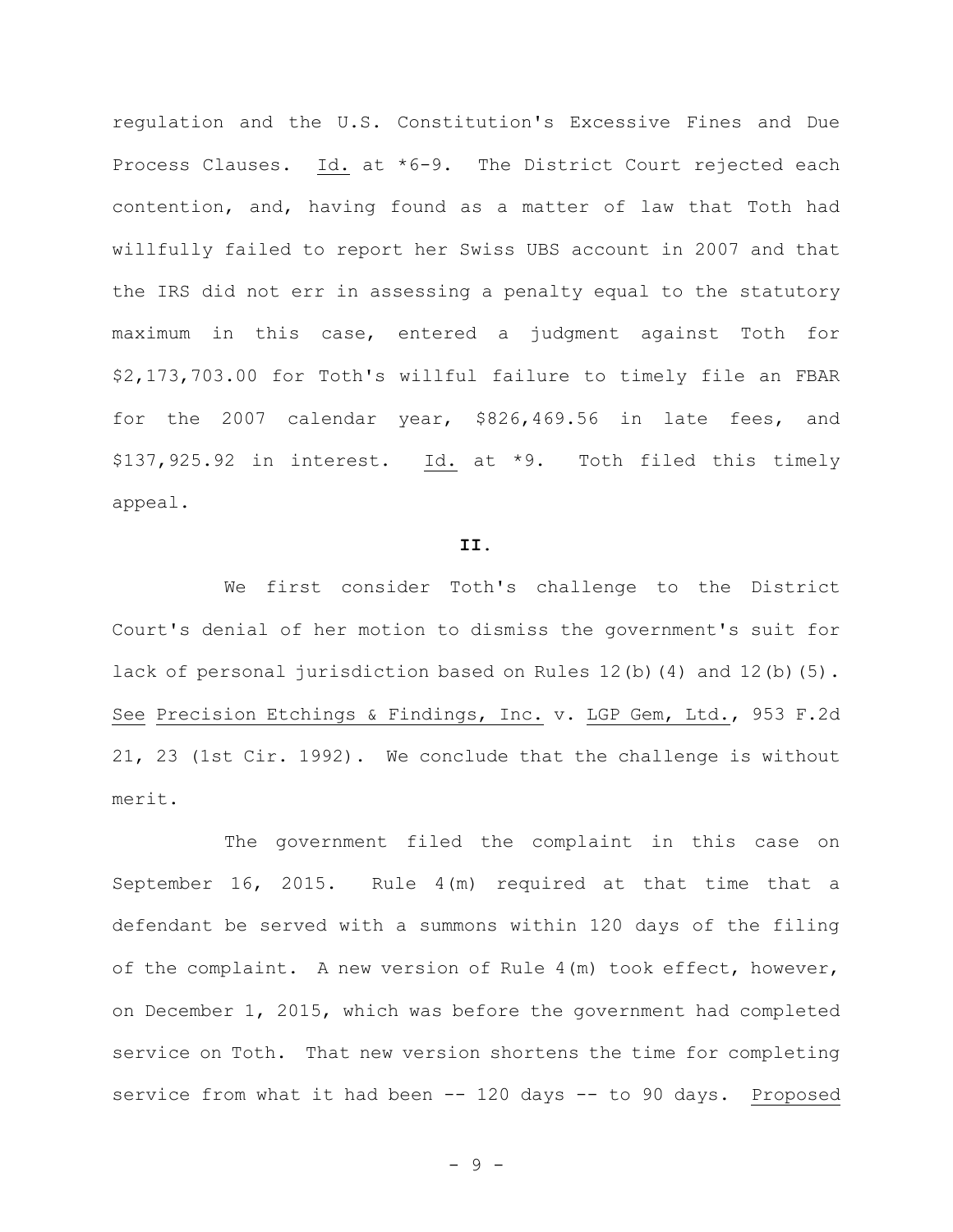Amendments to the Federal Rules of Civil Procedure, 305 F.R.D. 457, 463 (U.S. 2015). It also applies to "all proceedings in civil cases . . . commenced [after December 1, 2015] and, insofar as just and practicable, all proceedings then pending." Id. at 460.

The parties agree that the government served Toth 118 days after it filed its complaint. They thus agree that the government served her with process within the 120-day deadline set by the old version of Rule 4(m) but after the 90-day deadline set by the new version. For that reason, they also agree that the service was effective only if it would not be "just and practicable" to apply the new version of Rule 4(m) to Toth's case, such that the old version of the rule (with its longer, 120-day deadline) applies.

The parties agree that our review is de novo. See United States v. Mojica-Rivera, 435 F.3d 28, 31-32 (1st Cir. 2006). Assuming that is the case, we discern no error by the District Court, even under that standard of review.

The District Court made no explicit finding as to whether it would be "just and practicable" to apply the 90-day deadline (instead of the 120-day deadline) to this case. But, the District Court did find that Toth "knew [the government's process server] was attempting to serve her with legal process and . . . made a deliberate effort to avoid service." Toth II, 2018 WL 4963172

 $- 10 -$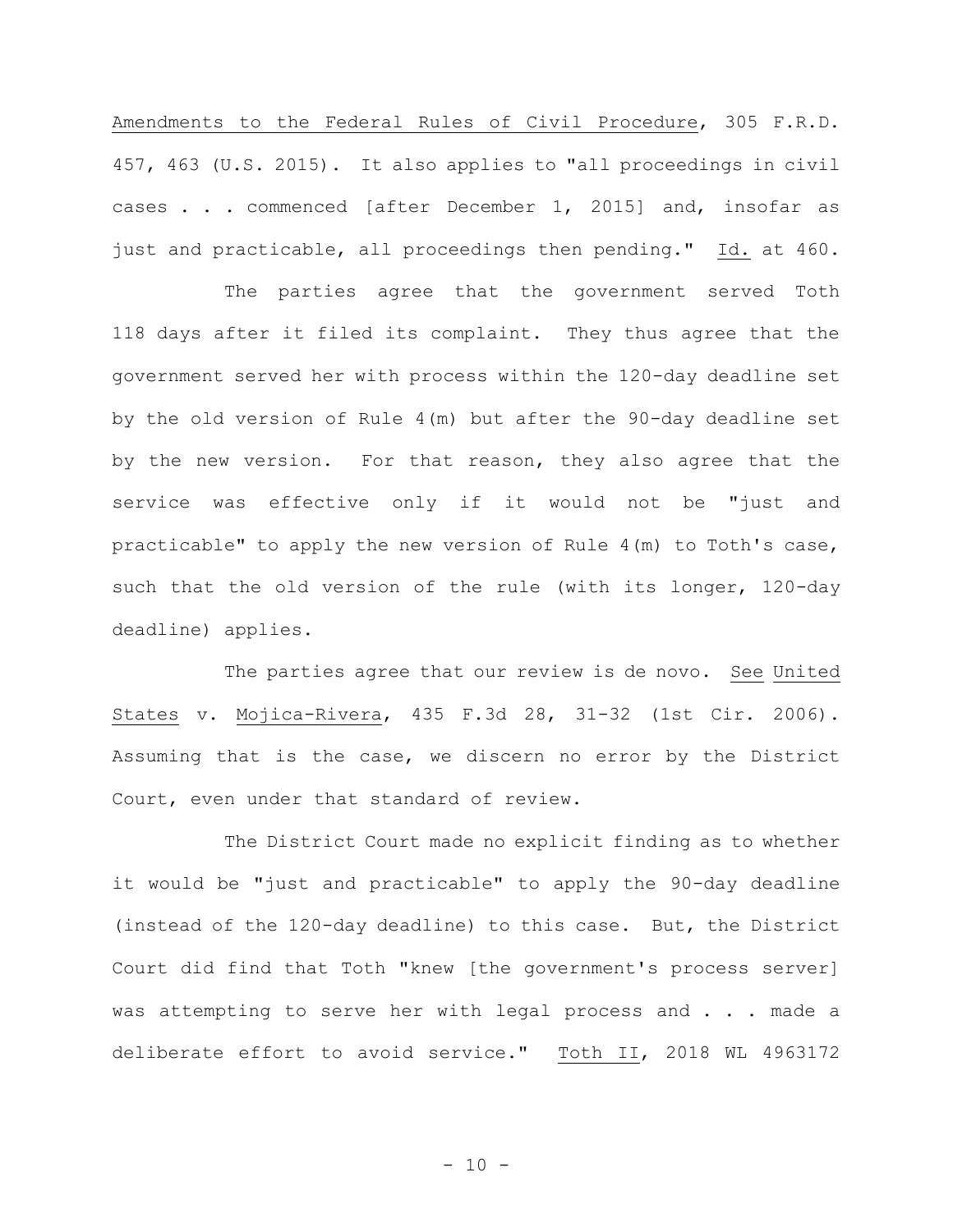at \*1;<sup>5</sup> cf. Ruiz Varela v. Sanchez Velez, 814 F.2d 821, 823 (1st Cir. 1987) (holding, in a case concerning Rule 4(m), that "[e]vasion of service by a putative defendant constitutes good cause" for extending the deadline for completing service). Indeed, the record supportably shows that Toth did so before the 90-day period itself had run. And, the government had made this point in its opposition to Toth's motion to dismiss, in which she made the same argument that she makes to us regarding the "just and practicable" standard.

Thus, the record leads us to conclude that the District Court premised its decision not to apply the 90-day deadline on the implicit determination that it would not be "just and practicable" to apply that deadline in this case because doing so would reward deliberate attempts to evade earlier service. Cf. United States v. Rodriguez, 14 F.3d 45 (1st Cir. 1993) (unpublished table decision) (affirming the district court's "implicit finding that [the] appellant's son [in that case] was 'residing' in her house for the purposes of" determining whether service of process

<sup>5</sup> Toth takes issue with certain statements the District Court made in a hearing regarding her evasion of service of process. But, she does not challenge on appeal the District Court's finding of fact that she evaded service of process as premised on these misstatements. Toth instead relies on these misstatements by the District Court regarding the government's attempts to serve her to contend that the government was affirmatively misleading the District Court in its motion requesting sanctions. We address that contention when we consider Toth's challenge to the District Court's order imposing sanctions against her.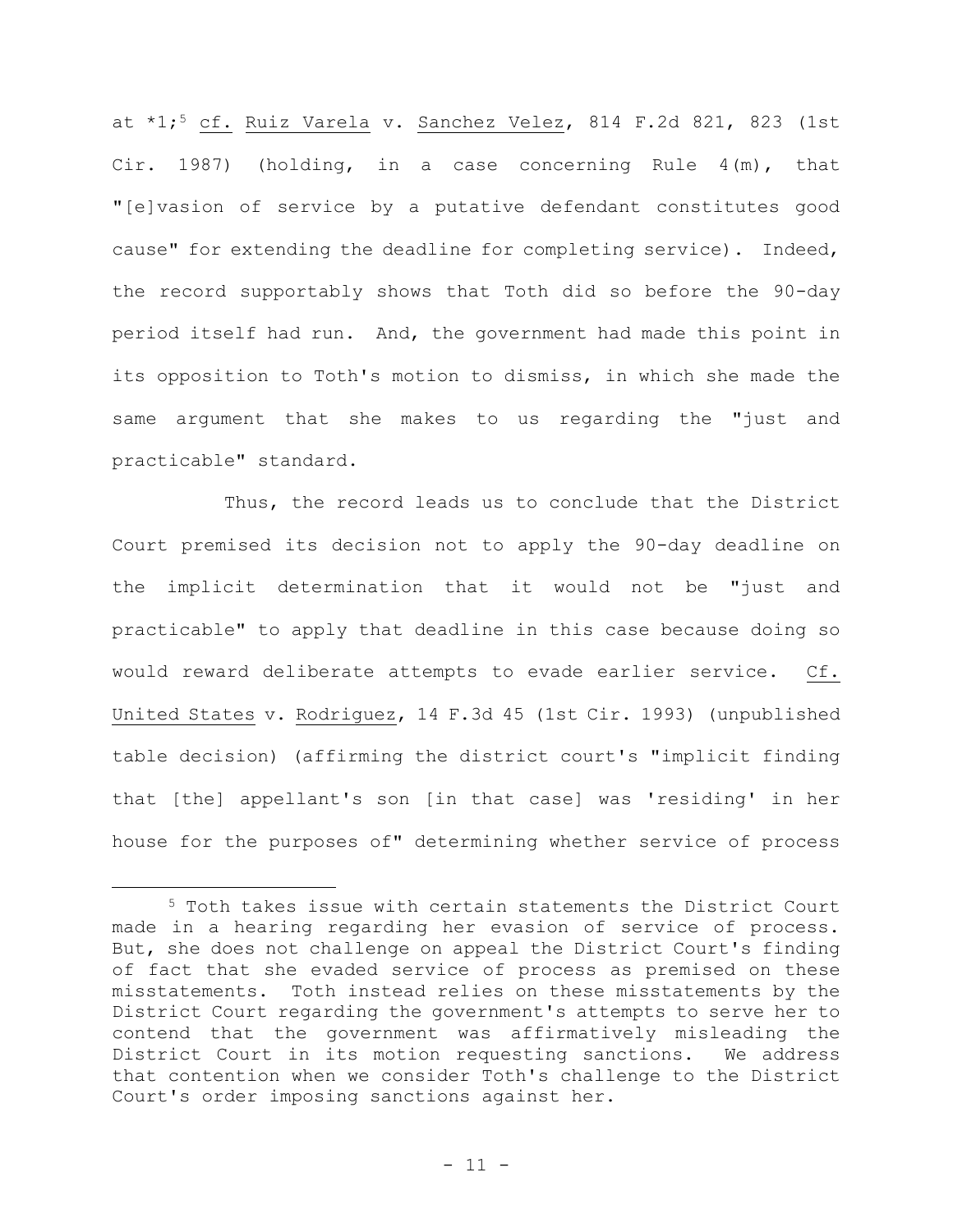satisfied Rule 4(d)'s requirements). And, we see no basis for concluding that the District Court erred in making that determination. See Hinton v. Va. Union Univ., 185 F. Supp. 3d 807, 843 (E.D. Va. 2016) ("As a general matter,  $\ldots$  it is unjust to expect parties to abide by deadline-setting rules that were not in effect when the clock began ticking on a particular activity."); Freeman v. United States, 166 F. Supp. 3d 215, 218 (D. Conn. 2016) (applying the 120-day version of Rule 4(m) rather than the 90-day version); Vela v. City of Austin, No. 1-15-CV-1015, 2016 WL 1583676, at \*3 (W.D. Tex. Apr. 19, 2016) (same); Cankat v. Cafe Iguana, Inc., No. 15-CV-5219, 2016 WL 1383490, at \*1 n.1 (E.D.N.Y. Apr. 7, 2016) (same). Indeed, we note, that as of December 1, 2015, there would have only been 14 days left on the clock for the government to complete service under the new version of that rule. Cf. Mojica-Rivera, 435 F.3d at 33 (considering the amount of time the party would have to file the motion if an amendment to the Federal Rules of Civil Procedure that shortened the window in which a party could file a motion was operative to determine whether it was "just and practicable" to implement that new deadline).

#### **III.**

Toth's next challenge is to the grant of summary judgment against her and depends on her contention that the District Court's order sanctioning her under Rule 37(a)(2)(A) for discovery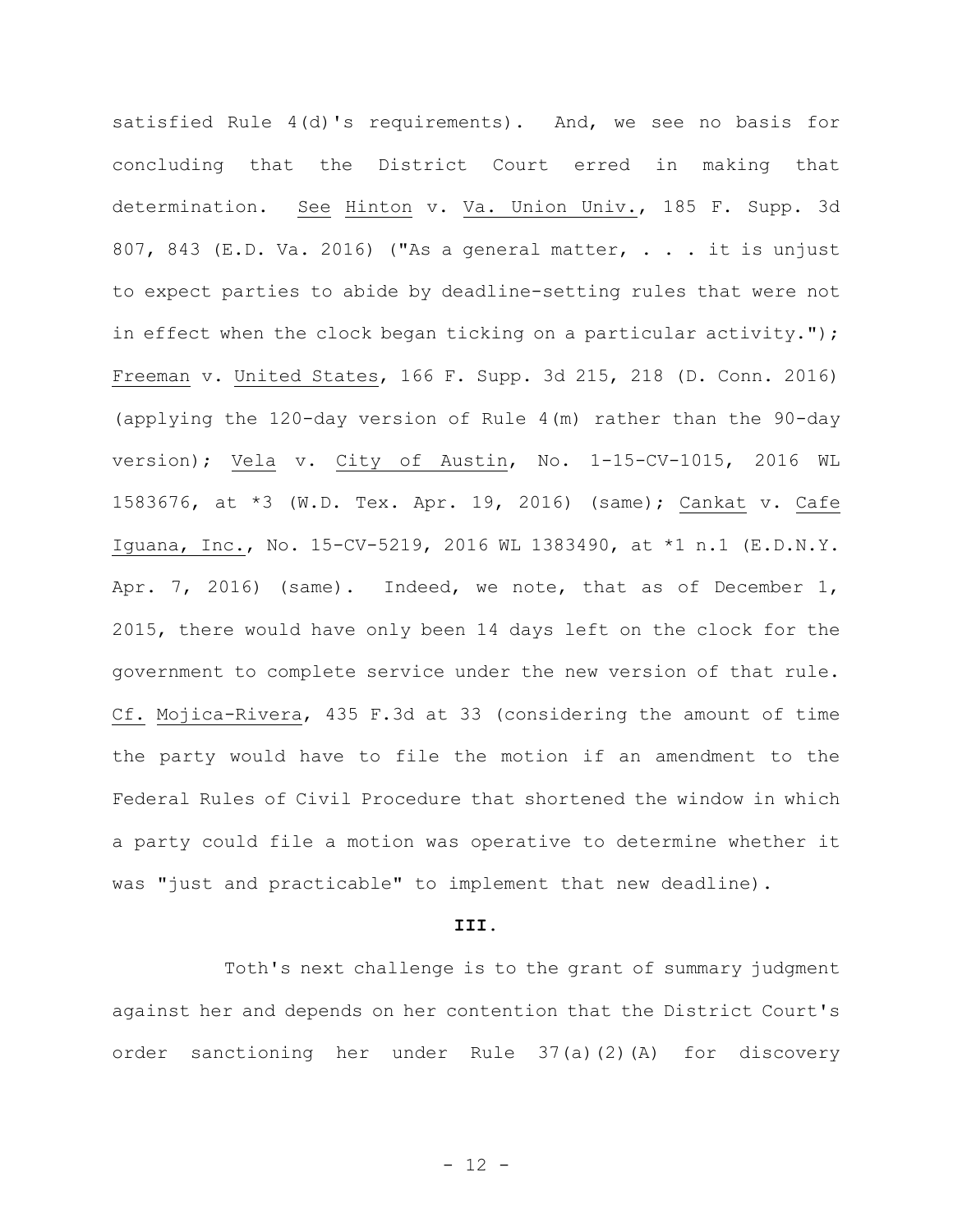violations was unwarranted.That order required "the following

facts to be taken as established:

1. Defendant had legal control over, and the legal authority to direct the disposition of the funds in, the Account (and any subaccounts), by investing the funds, withdrawing the funds, and/or transferring the funds to third-parties, between the date the Account was opened and at least December 31, 2008.

2. Should the United States establish that Defendant is liable for the penalty alleged in the complaint, for the purposes of calculating the amount of such penalty, the Account (and any sub-accounts) contained \$4,347,407 as of the penalty-calculation date.

3. Defendant had a legal obligation to timely file an FBAR regarding the Account in each calendar year that the Account was open, including with regard to calendar year 2007.

4. Defendant willfully failed to file an FBAR regarding the Account with respect to calendar year 2007.

Toth II, 2018 WL 4963172 at \*5-6.<sup>6</sup>

In entering summary judgment against Toth, the District Court relied on the facts -- including the fact that Toth "willfully failed to file an FBAR regarding the [Swiss UBS] account

<sup>6</sup> Toth also appealed the District Court's decision to deny her motion to vacate sanctions, which the District Court treated as a motion to reconsider. Toth, however, makes no distinct arguments challenging that decision by the District Court, and so we find any arguments to that effect waived. See United States v. Zannino, 895 F.2d 1, 17 (1st Cir. 1990) ("[A] litigant has an obligation to spell out its arguments squarely and distinctly, or else forever hold its peace." (quoting Rivera–Gomez v. de Castro, 843 F.2d 631, 635 (1st Cir. 1988))).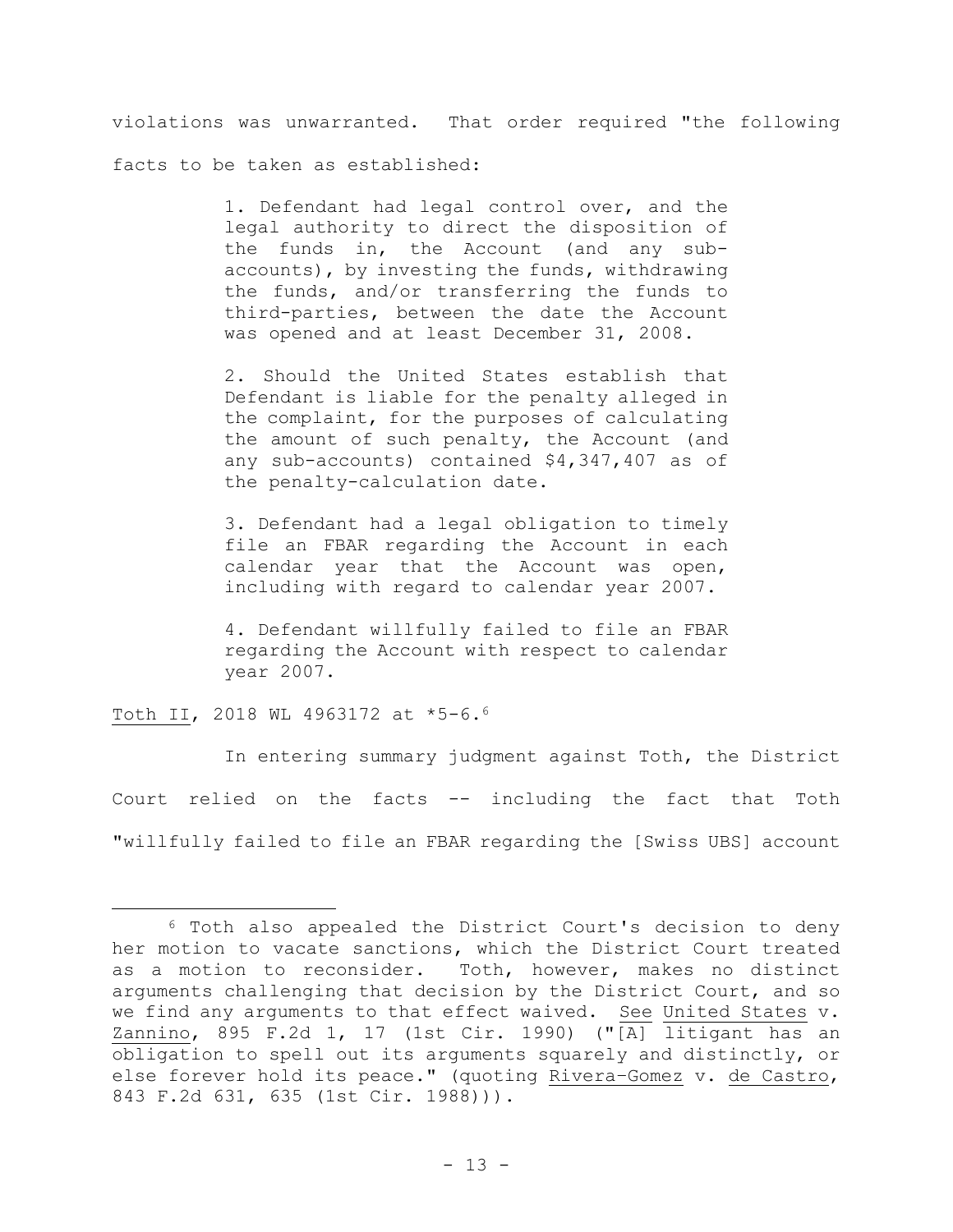with respect to calendar year 2007" -- that the sanctions order required to be taken as having been established. Thus, the summary judgment ruling against her cannot stand if the sanctions order cannot. But, as we will explain, we do not agree with Toth that the District Court abused its discretion in imposing the sanction -- severe though it was.

# **A.**

Toth focuses in challenging the sanctions order on the District Court's decision to require that it be taken as an established fact that she "willfully failed to file an FBAR" for the 2007 calendar year. She argues that this requirement was a particularly harsh sanction because, she contends, it "was tantamount to a default judgment," in that it precluded her from denying that she willfully failed to file an FBAR for the 2007 calendar year. She then argues that the sanction, given that feature of it, was "extreme [and] unwarranted" because her conduct was far less "severe, repeated and deliberate" than the District Court found.

We review the District Court's "choice of sanction" under Rule 37 "for abuse of discretion." AngioDynamics, Inc. v. Biolitec AG, 780 F.3d 429, 435 (1st Cir. 2015). We consider both the substantive and the procedural factors that caused the District Court to impose the sanction. Vallejo v. Santini-Padilla, 607 F.3d 1, 8 (1st Cir. 2010). Substantive factors can include "the

- 14 -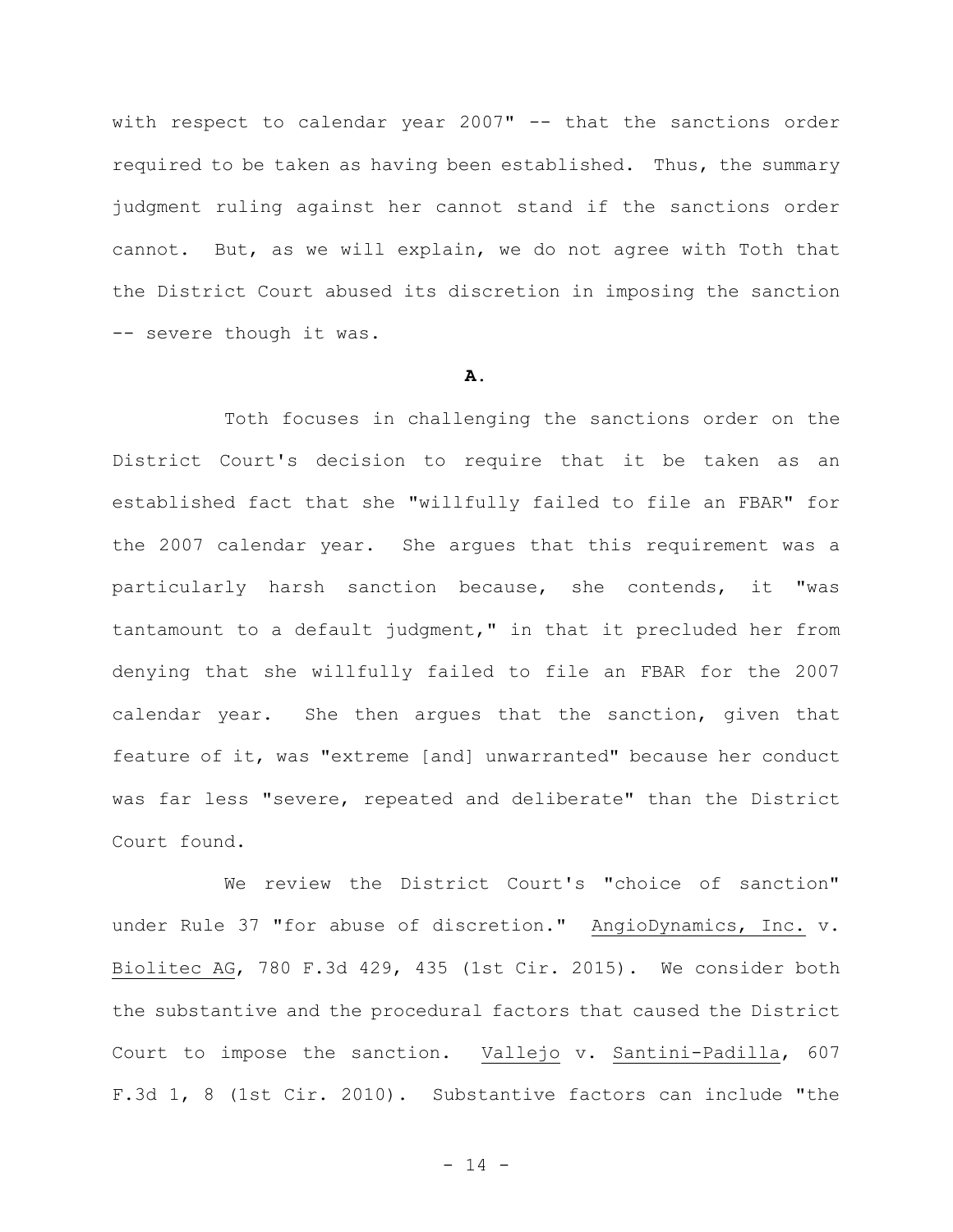severity of the violation, the legitimacy of the party's excuse, repetition of violations, the deliberateness . . . of the misconduct, mitigating excuses, prejudice to the other side and to the operations of the court, and the adequacy of lesser sanctions." Robson v. Hallenbeck, 81 F.3d 1, 2 (1st Cir. 1996). Procedural ones can include "whether the offending party was given sufficient notice and opportunity to explain its noncompliance or argue for a lesser penalty." Malloy v. WM Specialty Mortg., 512 F.3d 23, 26 (1st Cir. 2008) (per curium). We see no abuse of discretion.

**B.**

The District Court based the sanction on the finding that Toth's "persistent violations of the Court's discovery orders" were "severe, repeated, and deliberate." Toth II, 2018 WL 4963172 at \*4. The District Court acknowledged that Toth was proceeding pro se but explained that it "ha[d] been very accommodating to [Toth], affording her numerous extensions, ample notice, and many opportunities to explain herself." Id. The District Court emphasized that it had "attempted warnings and lesser sanctions to no avail." Id. at \*5. The District Court then concluded that, in light of Toth's "pattern of stonewalling this litigation, including not meeting her discovery obligations despite numerous chances to do so," id. at \*4, it saw "no effective option[] other than" to "tak[e] as established the four facts identified," id. at \*5.

 $- 15 -$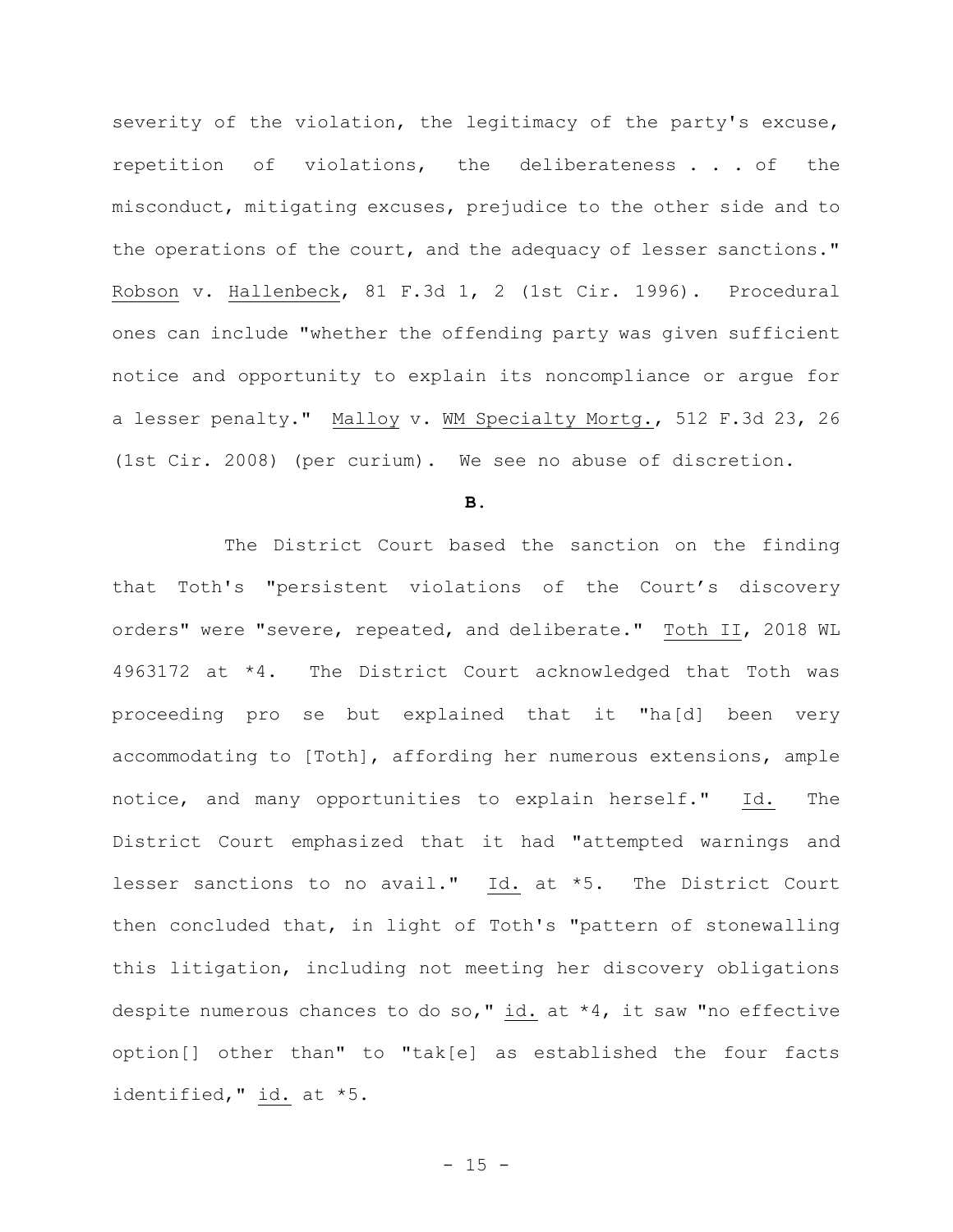The record supportably shows that Toth failed from the outset to respond to the government's discovery requests and repeatedly missed deadlines for doing so set by the District Court.7 Hooper-Haas v. Ziegler Holdings, LLC, 690 F.3d 34, 37 (1st Cir. 2012) ("We have said . . . that a party who flouts a court order does so at its own peril."). Specifically, Toth did not respond to the government's discovery requests until March 12, 2018 -- just nine days before discovery overall was scheduled to end and three months after the District Court had ordered Toth to respond to the government's discovery requests. Moreover, Toth did not amend her initial disclosures to conform with the Federal Rules until March 12, 2018, even though the District Court set October 6, 2017, as the deadline by which Toth was required to serve the government with her initial disclosures and had ordered Toth to amend her initial disclosures one month later.<sup>8</sup> Toth II, 2018 WL 4963172, at \*3-4.

<sup>&</sup>lt;sup>7</sup> For example, Toth failed to respond to any of the government's emails and other efforts to communicate with her to satisfy its obligation to confer prior to the scheduling conference. See Fed. R. Civ. Proc. 26(f)(1).

<sup>8</sup> On appeal, Toth tries to explain away her failure to timely respond to the government's discovery requests by suggesting that, as a pro se litigant, she was "overwhelmed with 1,200 pages of documents produced by the government." But, she does not explain why she needed to examine the government's documents before producing her own or why she did not seek an extension of time from the District Court to do so.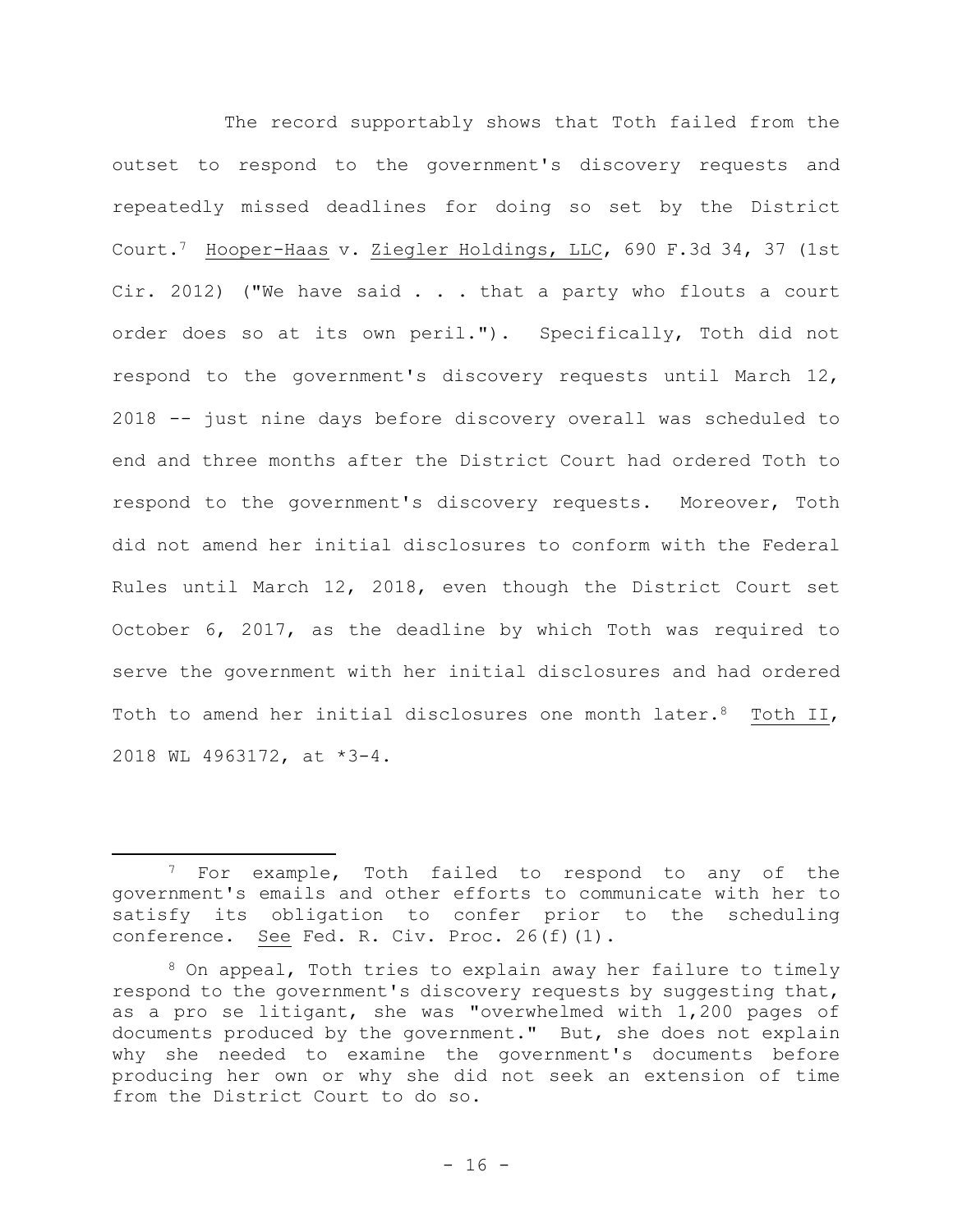The record also supportably shows that the District Court repeatedly gave Toth second chances. For example, the District Court extended the deadline by which she was ordered to provide discovery and even cautioned the government "to remember that [Toth] currently represents herself and that her efforts will be held to a less demanding standard."

Moreover, the record shows that the District Court repeatedly warned Toth that she could face sanctions if she continued to fail to meet the court's deadlines, and that the District Court did not act on those warnings until three months had passed in which Toth had failed to amend her initial disclosures or respond to the government's discovery requests. On January 19, 2017, for example, the District Court imposed its first set of sanctions against Toth, "prohibiting her from withholding documents or information based on non-privilege objections**."** Toth II, 2018 WL 4963172, at \*4. Toth was also warned that "[i]f [she] fail[ed] to comply," the District Court "may enter strong sanctions against her, including, but not limited to, . . . accepting certain facts as established, including that [she] acted 'willfully' when she failed to file an FBAR" and "entering a default against [her]."

Nevertheless, the record shows, Toth continued to fail to meet the District Court's deadlines. It further shows that when she did eventually serve her initial discovery responses on

- 17 -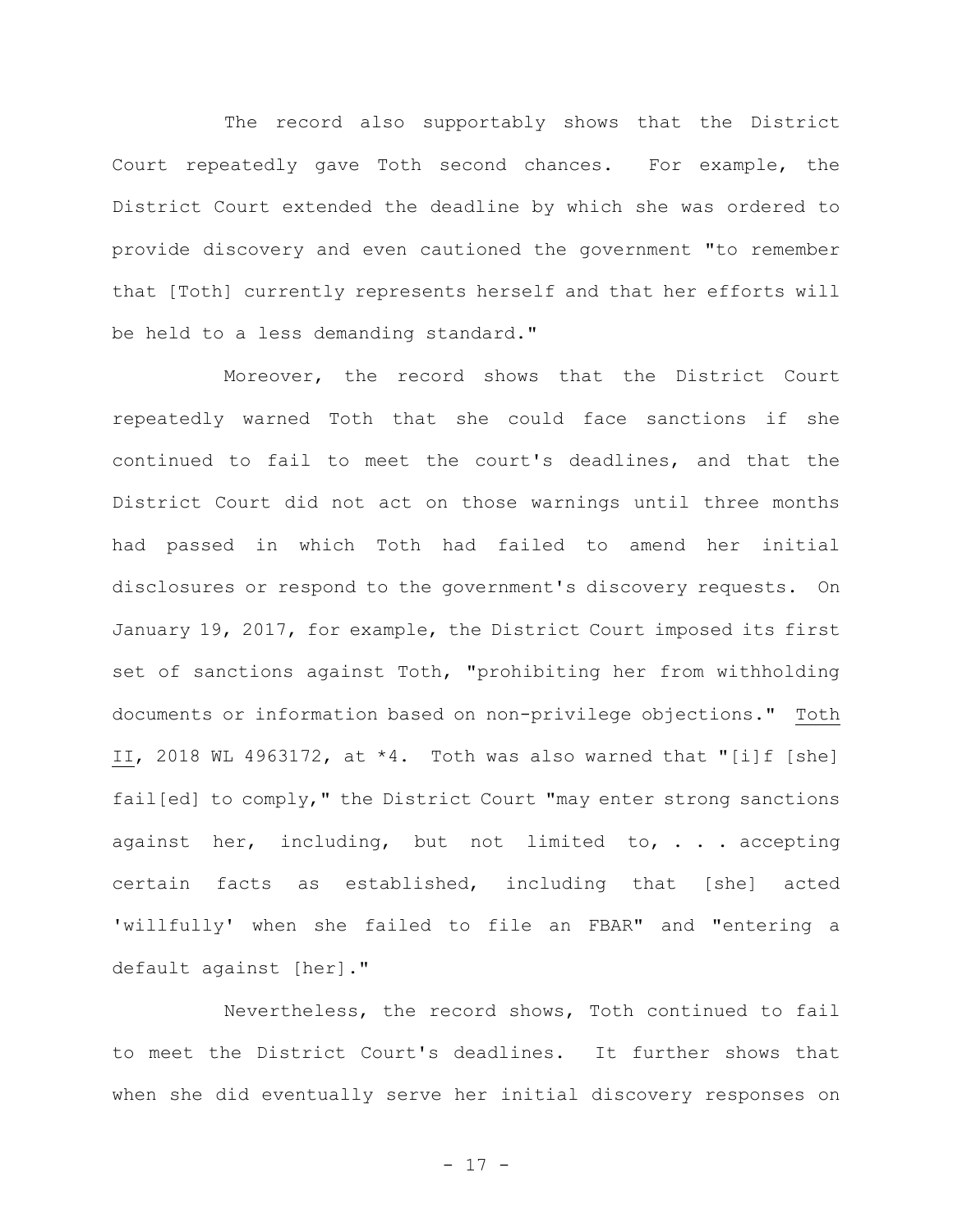March 12, 2017, her production consisted of just three single-page documents -- a copy of her college transcript, a copy of an envelope mailed to her by the District Court, and a Notice of Electronic Filing generated in this case -- and were replete with non-privilege-based objections in direct violation of the District Court's earlier sanction against her.<sup>9</sup>

Thus, we cannot say that the District Court was mistaken in its characterization of Toth's discovery violations as "persistent." Toth II, 2018 WL 4963172 at \*4. Nor can we say

Toth herself does not dispute the District Court's finding that her amended initial disclosures were non-compliant. Further, she admits that her interrogatories contained objections. And, finally, she does not dispute that her document production consisted of just three single-page documents; rather she seeks to excuse this by insisting that she did not withhold documents because "the government's document requests sought documents that had been either destroyed or lost over the years." (quotation omitted).But, after the "willfulness" sanction was imposed, Toth produced documents that had previously not been disclosed.

<sup>9</sup> On appeal, Toth disputes the District Court's characterization of her initial response to the government's discovery requests as "facially deficient." She points out that in total, "her responses comprised 28 single-spaced pages and included a one-and-a-half-page table of contents with a key to identify the documents referenced in her responses."

But, the District Court's conclusion that she withheld documents and produced a facially deficient response was premised primarily on the fact that "[h]er document production consisted of just three single-page documents, her responses to the [g]overnment's requests for production and interrogatories disregarded the [District] Court's sanction precluding [Toth] from withholding documents based on non-privilege objections, and her amended initial disclosures failed to comply with Rule 26." Toth II, 2018 WL 4963172, at \*8.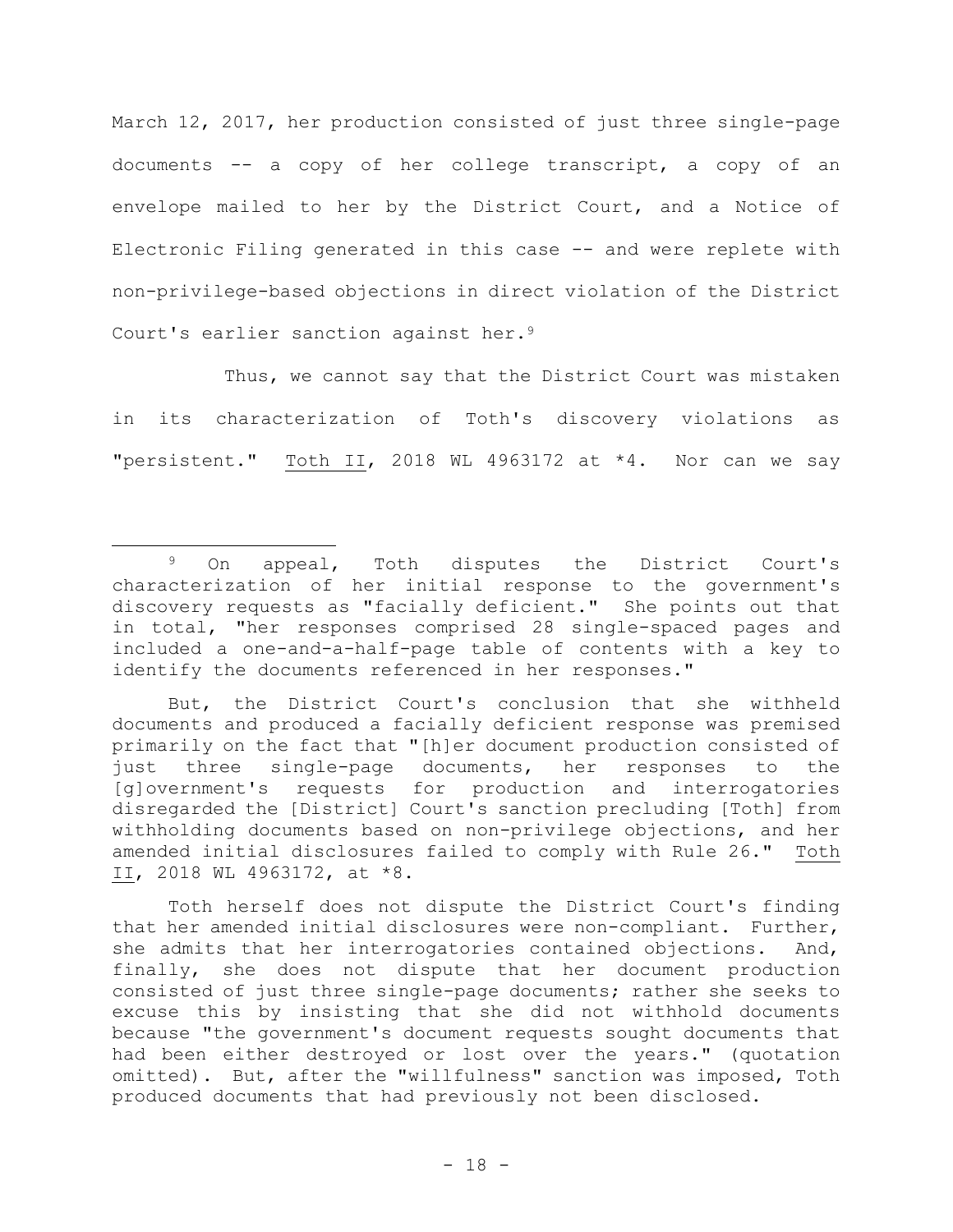that the District Court abused its discretion in selecting the sanction it chose. Hooper-Haas, 690 F.3d at 37 ("A court faced with a disobedient litigant has wide latitude to choose from among an armamentarium of available sanctions."). The record shows that the discovery violations continued despite the District Court's imposition of lesser sanctions against Toth and warnings that if Toth continued to fail to comply with its discovery orders, she could be sanctioned severely, including by requiring that it be taken as established that she willfully failed to file her 2007 FBAR. See Remexcel Managerial Consultants, Inc. v. Arlequin, 583 F.3d 45, 51 (1st Cir. 2009) (noting that a severe discovery sanction "provides a useful remedy when a litigant is confronted by an obstructionist adversary and plays a constructive role in maintaining the orderly and efficient administration of justice." (quoting KPS & Assocs., Inc. v. Designs by FMC, Inc., 318 F.3d 1, 13 (1st Cir. 2003))).

The sanction did take one of Toth's primary defenses off the table -- that she did not willfully violate the Act. But, she still had her other arguments, which she advances on appeal, including her regulatory and constitutional challenges. Thus, we agree with the District Court that the sanction at issue does not rise to the level of a default judgment. Toth II, 2018 WL 4963172, at \*5; cf. Chilcutt v. United States, 4 F.3d 1313, 1320 (5th Cir. 1993) (finding that a sanction "was a far cry from a default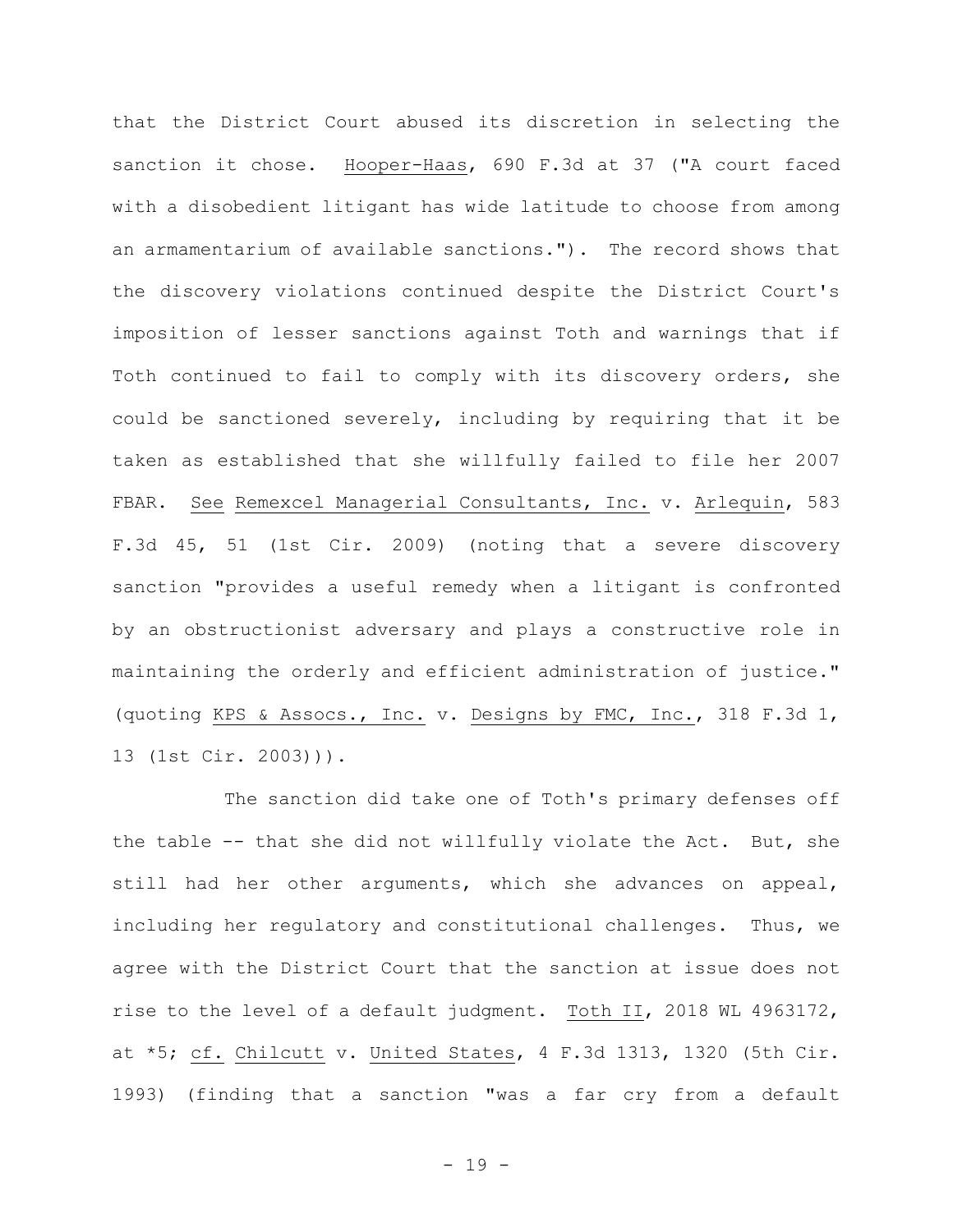judgment" when the defendant was still able to present the affirmative defense of comparative negligence).

Moreover, the District Court gave Toth an opportunity to explain why this sanction was inappropriate. In fact, the District Court gave Toth an extended deadline to do so after Toth initially failed to timely respond to the government's motion seeking the imposition of the sanctions at issue here.

For these reasons, we reject Toth's contention that the District Court abused its discretion when it ordered that it was established for the purposes of this litigation that Toth's failure to file an FBAR in 2007 was willful. And, in consequence, we conclude, reviewing de novo, that there is "no genuine issue as to any material fact" with respect to whether Toth willfully failed to file an FBAR for the 2007 calendar year and affirm the District Court's grant of summary judgment on that issue. Lawless v. Steward Health Care Sys., LLC, 894 F.3d 9, 21 (1st Cir. 2018) (quoting McKenney v. Mangino, 873 F.3d 75, 80 (1st Cir. 2017)).

#### **IV.**

Toth also challenges the District Court's grant of summary judgment to the government with respect to the amount of the penalty that was imposed against her. Toth first points to a Treasury regulation that she contends precludes a penalty of that amount from having been imposed. Finding no merit to that

 $- 20 -$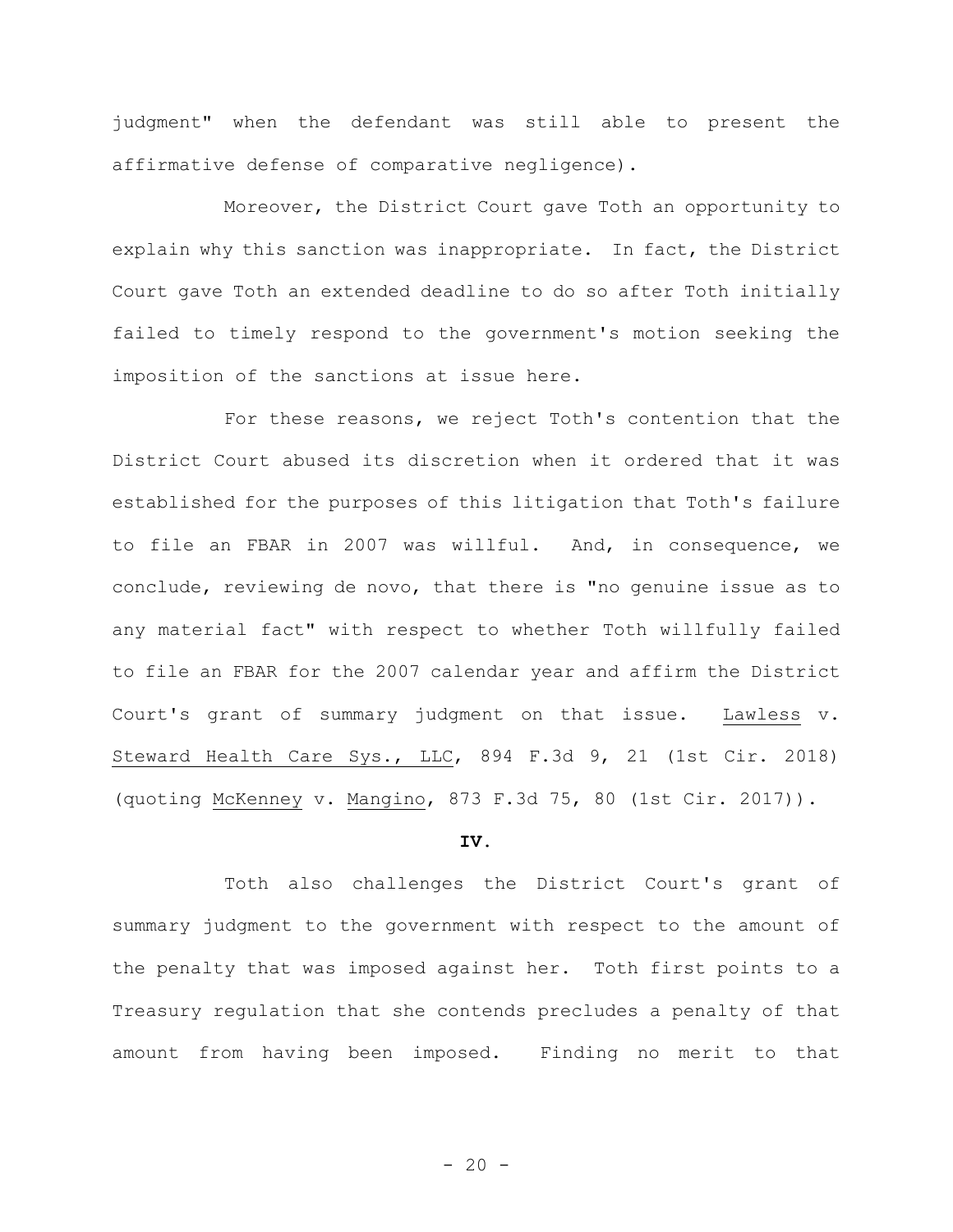contention, we then also address her constitutionally based challenges to the amount of the penalty that was imposed.

## **A.**

Toth contends that, even though the more than \$2 million penalty that the IRS assessed against her for her willful failure to file an FBAR for the year 2007 is permitted by statute, see 31 U.S.C.  $\frac{1}{5}$  5321(a)(5)(C)(i)(II),(a)(5)(D)(ii), the penalty is still unauthorized. That is so, she contends, because the amount of the penalty exceeds the amount that the IRS may impose as a penalty under a regulation that the Treasury promulgated in 1987.

The regulation in question is 31 C.F.R.  $\frac{1}{5}$  1010.820(q)(2) (2012), and Toth is right that it states that the maximum penalty that may be imposed for a willful failure to file in FBAR is \$100,000. The question, though, is whether that regulation remains operative in the face of the statutory changes regarding the maximum penalty that were made after the regulation's issuance.

Toth contends that the 1987 regulation does remain operative and that it therefore places a ceiling on the penalty that may be imposed that is much lower than the statutory maximum that Congress set by statute after the regulation was promulgated. For that reason, she contends, the penalty at issue is unauthorized because an agency is required to follow its own regulations, see Accardi v. Shaughnessy, 347 U.S. 260, 267 (1954).

- 21 -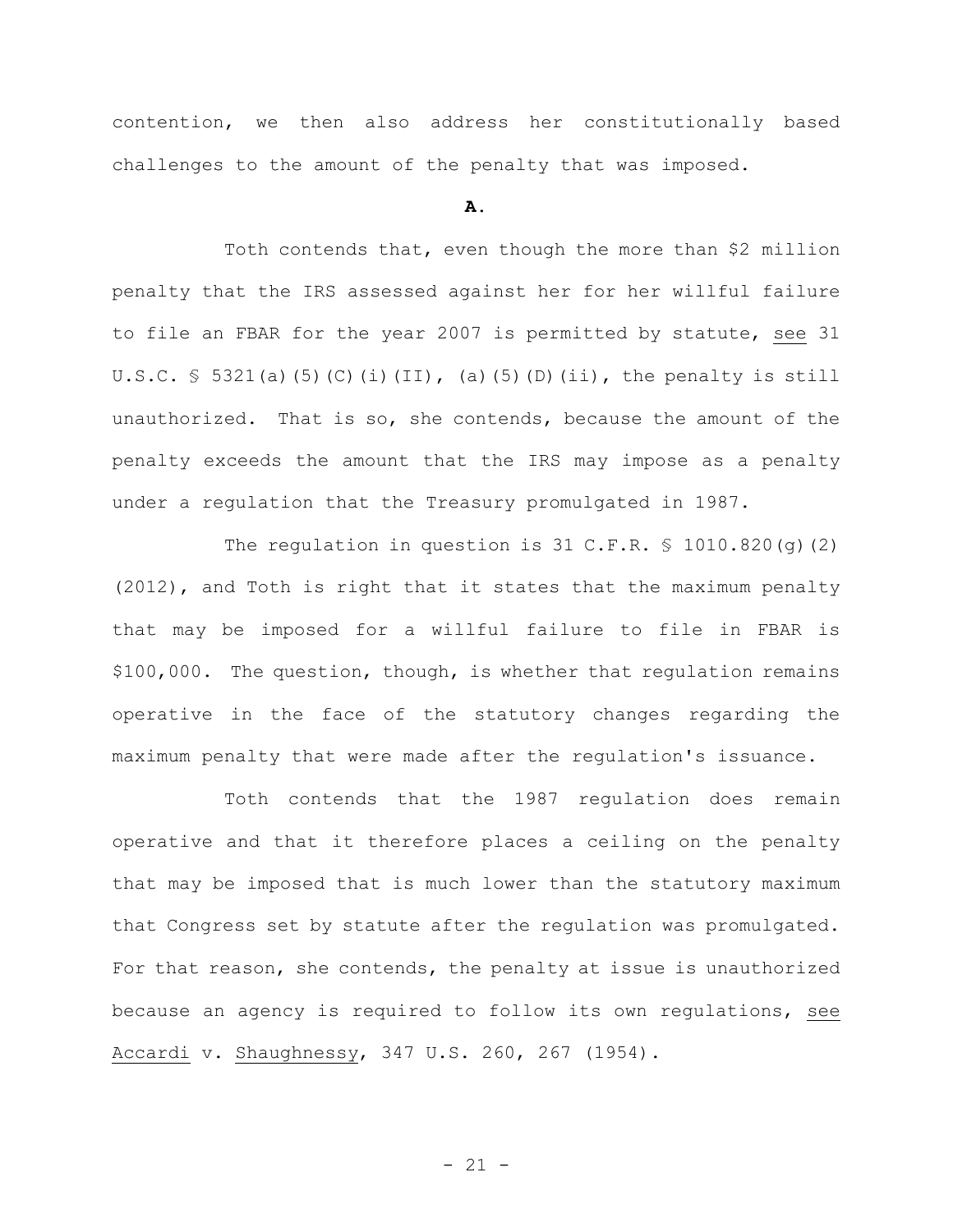We do not agree. Rather, reviewing de novo, see Rideout v. Gardner, 838 F.3d 65, 71 (1st Cir. 2016), we conclude, like every other circuit to have considered this issue, see United States v. Kahn, 5 F.4th 167, 175 (2d Cir. 2021); United States v. Horowitz, 978 F.3d 80, 90-91 (4th Cir. 2020); United States v. Rum, 995 F.3d 882, 892 (11th Cir. 2021); Norman v. United States, 942 F.3d 1111, 1117 (Fed. Cir. 2019), that the regulation in question does not limit the IRS's ability to impose the statutory maximum penalty against Toth because the statutory amendments that increased the maximum amount for a civil penalty for a willful failure to file an FBAR from the \$100,000 amount to the present one superseded the regulation.

At the time that the regulation was promulgated, in 1987, the maximum penalty under the statute for a willful failure to file an FBAR was \$100,000. 31 U.S.C. § 5321(a)(5) (1987). That amount, of course, is the precise amount that the 1987 regulation at issue itself identified as the maximum. 31 C.F.R. § 1010.820(g)(2) (1987); see also Rum, 995 F.3d at 892 (noting that the regulation "mirrored the language of the statute at that time"); United States v. Garrity, No. 3:15-cv-243, 2019 WL 1004584,  $*1-2$  (D. Conn. Feb. 28, 2019) (same).

In addition, the regulation was promulgated pursuant to a grant of statutory authority that did not -- at least in any clear way -- confer the power on the Treasury to establish a

 $- 22 -$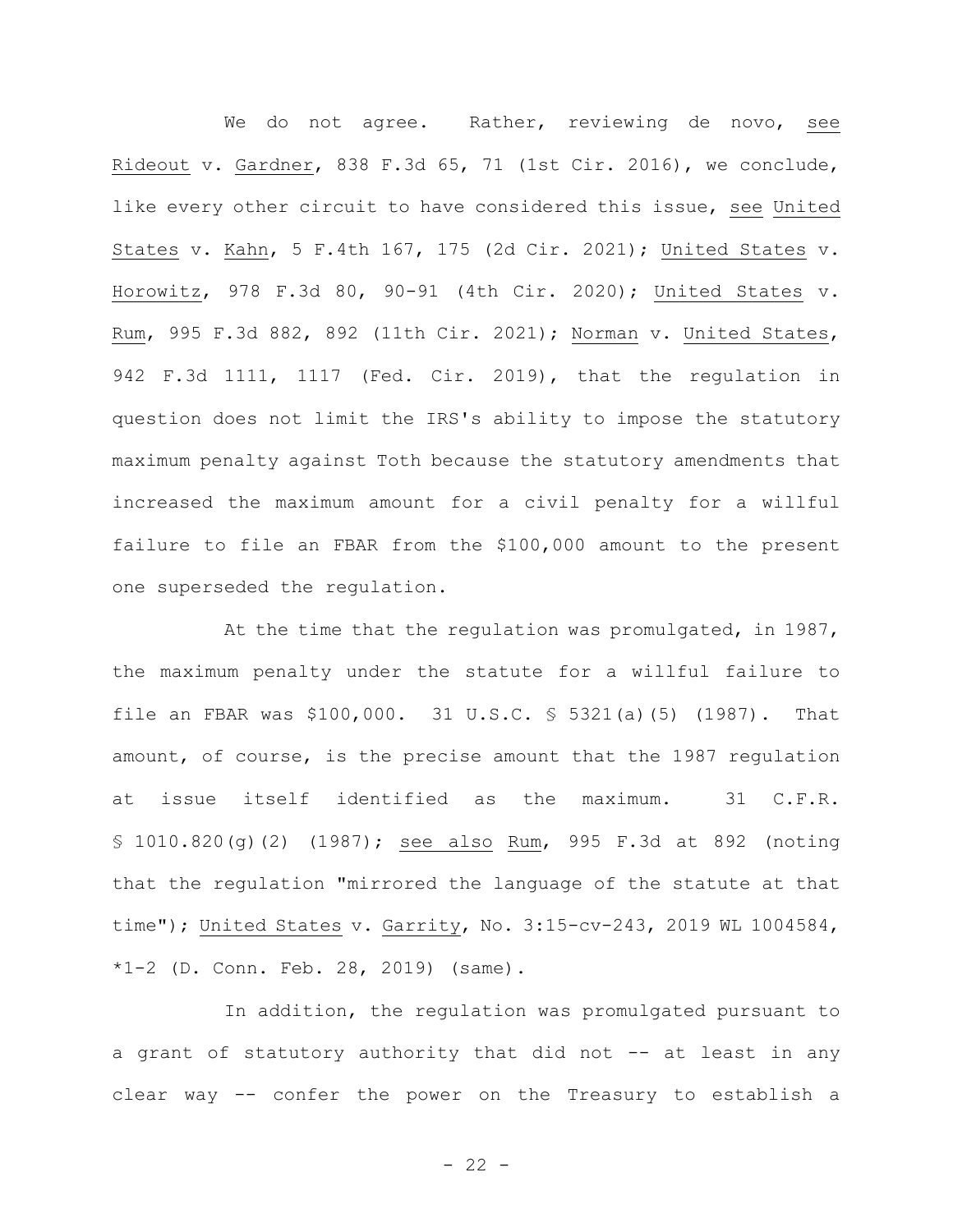ceiling on the maximum penalty that would be lower than the maximum penalty allowed by statute. See also Kahn, 5 F.4th at 175-76 (finding that "[n]othing in [the] language [of § 5321] authorizes the Secretary to promulgate a rule that would nullify a statutory provision that was deemed necessary by Congress"); Norman, 942 F.3d at 1117-18 (concluding the same). The regulation was promulgated instead pursuant to 31 U.S.C. § 5314(b)(5), which is merely a general grant of authority that provides that Treasury "may prescribe[]" regulations "necessary to carry out" the Act's reporting requirements for foreign accounts.

Indeed, there is no statutory provision that expressly confers on the Treasury the authority to impose a maximum penalty by regulation that is lower than the one set by statute. By contrast, there is a provision  $--$  \$ 5314(b)(3) -- that expressly confers the authority on Treasury to set by regulation the maximum size of the transactions that must be reported under the Act. 31 U.S.C. § 5314(b)(3) (permitting the Treasury to set through regulation "the magnitude of transactions subject to a requirement or a regulation under" the Act); see also Garrity, 2019 WL 1004584, at \*3 (noting that "where Congress intended in the [Act] to rely on [Treasury] first to flesh out the clear statutory scheme by regulation, it made that intention clear" and did not do so with respect to the size of the maximum civil penalty under  $$5321(a)(5)(C)-(D)$ .

 $- 23 -$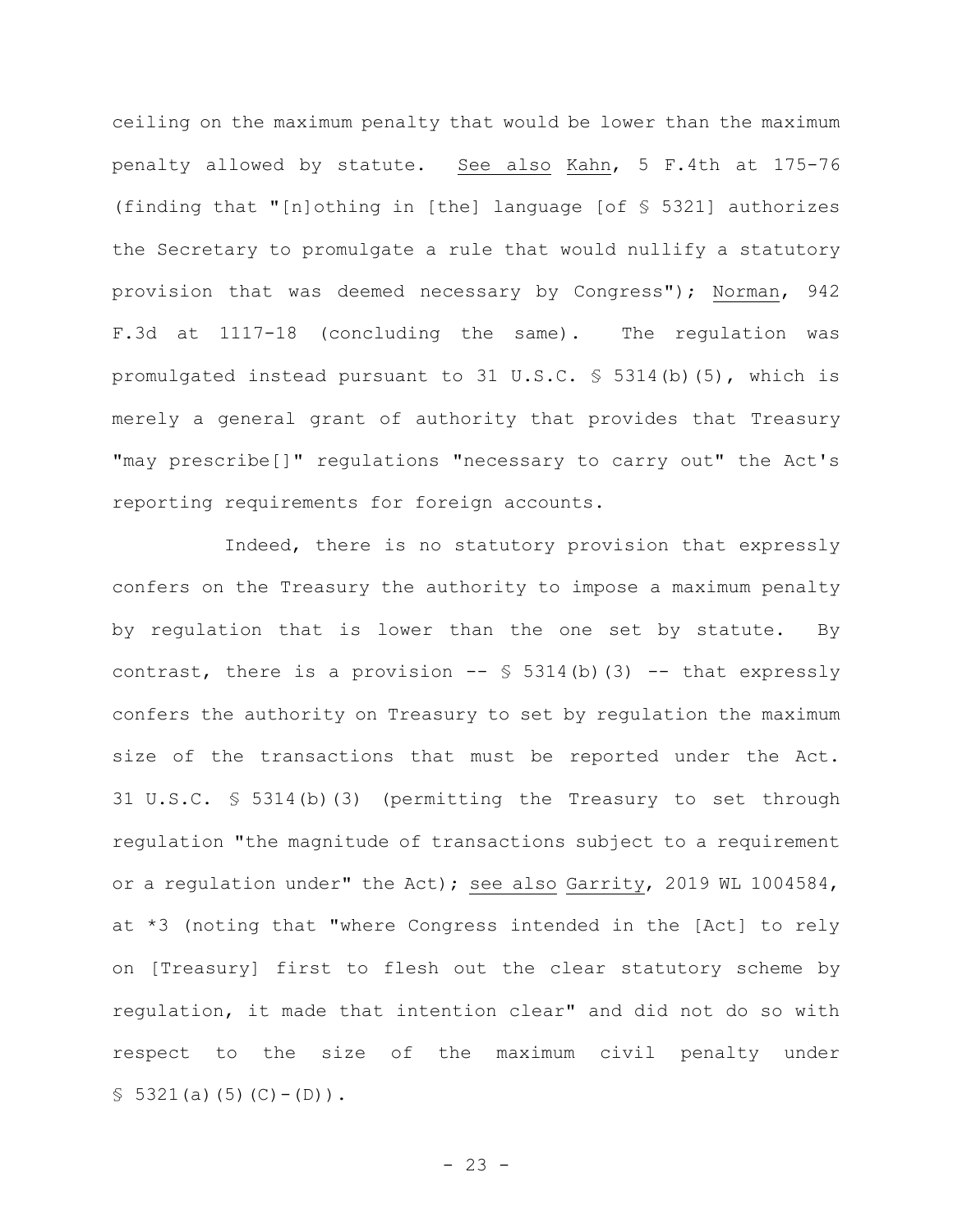Finally, and as we have noted, the regulation was promulgated as an interpretive rule. Compare Amendments to Implementing Regulations; the Bank Secrecy Act, 51 Fed. Reg. 30233, 30236 (proposed Aug. 25, 1986) (proposing § 103.47(a)-(b), which caps the maximum penalty for a willful violation of  $\S$  5321(a)(5) by a financial institution to \$10,000), with Amendments to Implementing Regulations Under the Bank Secrecy Act, 52 Fed. Reg. 11436, 11446 (Apr. 8, 1987) (containing § 103.47(g)(2), which states that "for any willful violation committed after October 27, 1986" -- the date the Act was amended -- "the Secretary [of the Treasury] may assess upon any person," "in the case of a violation . . . involving a failure to report the existence of an account" "a civil penalty not to exceed the greater of the amount (not to exceed \$100,000) equal to the balance in the account at the time of the violation or \$25,000"); see also Kahn, 5 F.4th at 176-77 (describing the history of the 1987 rule). As such, it is properly understood to have been clarifying rather than substantive, which points against the notion that it purported to set a ceiling on the amount of the penalty different from the one that Congress had set. See La Casa Del Convaleciente v. Sullivan, 965 F.2d 1175, 1178 (1st Cir. 1992) ("[A]n interpretive rule is merely a clarification or explanation of an existing statute or rule and . . . creates no new law and has no effect beyond the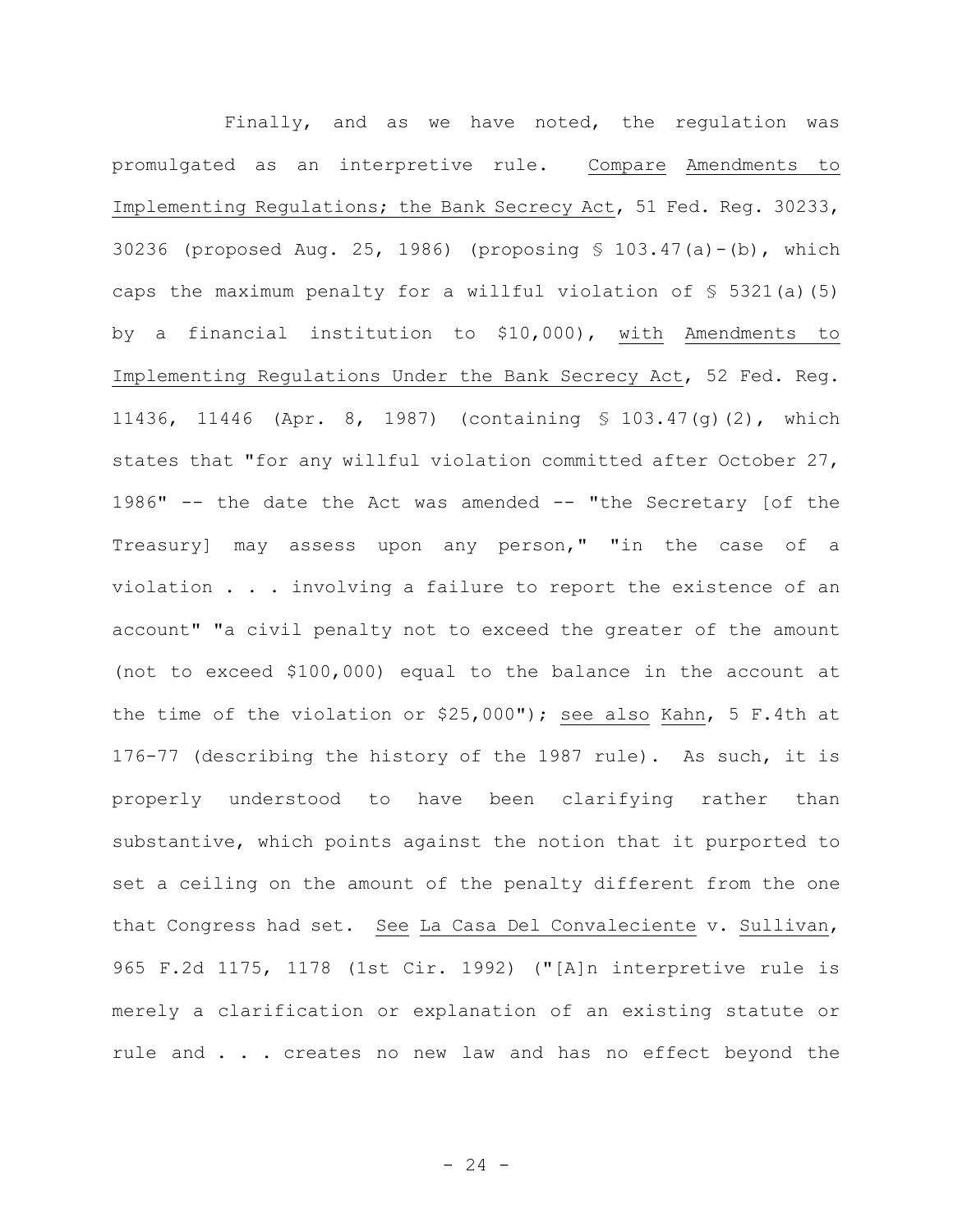statute." (quotation omitted)); Hoctor v. U.S. Dep't of Agric., 82 F.3d 165, 169 (7th Cir. 1996).

In sum, neither the amount of the maximum penalty identified in the regulation, nor the statute authorizing the promulgation of the regulation, nor the means of its promulgation suggests that the Treasury intended the regulation to set a ceiling on the penalty that would apply even if the statute that set the maximum penalty at the time of the regulation's issuance was amended to raise it. Rather, the text of the regulation, the statute authorizing its promulgation, and the means of its promulgation each accords with an understanding that the Treasury intended the regulation merely to parrot the maximum amount for the penalty that Congress had set at the time that the regulation was promulgated. See also Kahn, 5 F.4th at 177 (characterizing the 1987 regulation as a "parroting regulation"); cf. United States v. Vogel Fertilizer Co., 455 U.S. 16, 26 (1982) (noting that the Supreme Court "has firmly rejected the suggestion that a regulation is to be sustained simply because it is not 'technically inconsistent' with the statutory language, when that regulation is fundamentally at odds with the manifest congressional design" (quoting United States v. Cartwright, 411 U.S. 546, 557 (1973))); Norman, 942 F.3d at 1118 ("It is well settled that subsequently enacted or amended statutes supersede prior inconsistent regulations.").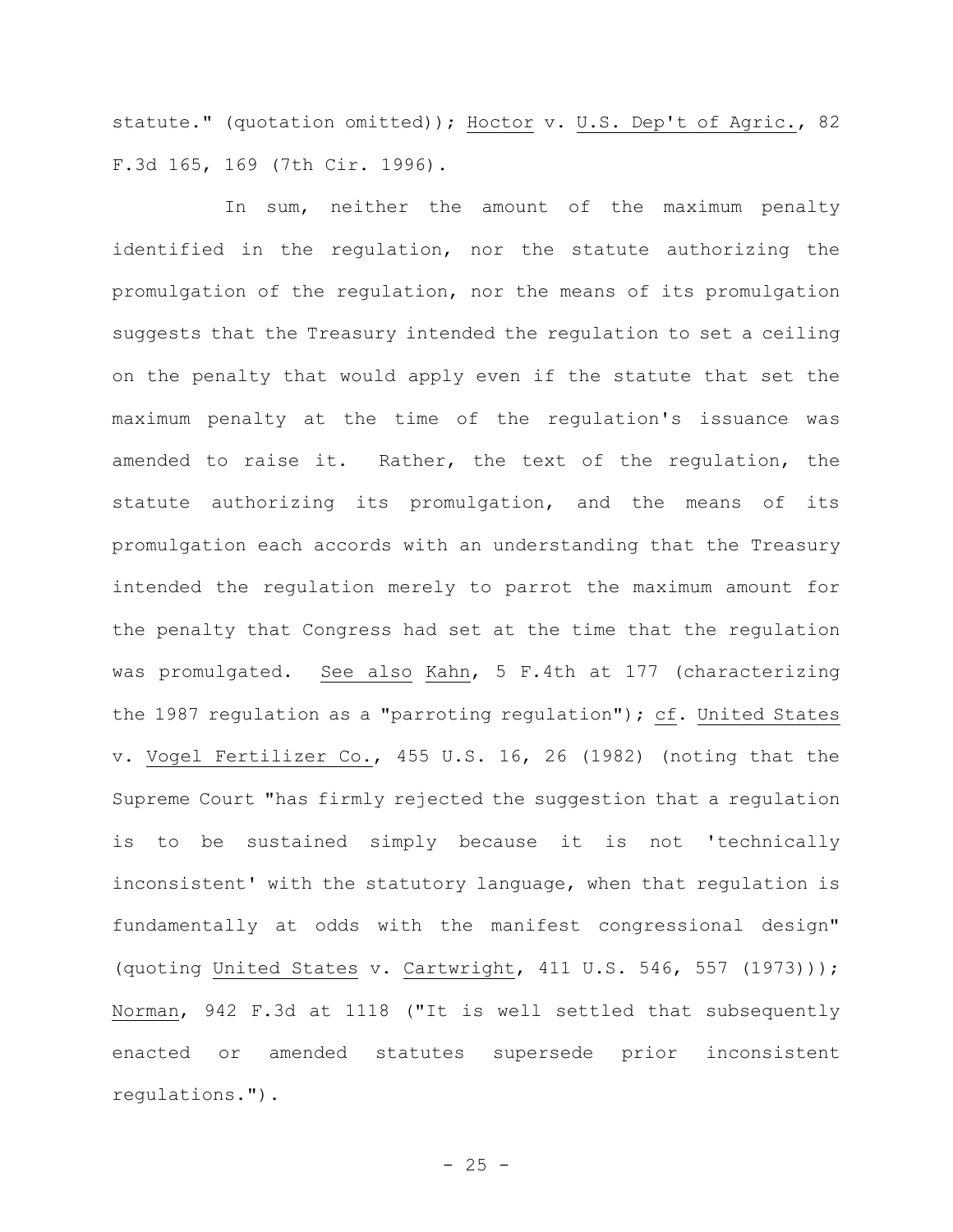Moreover, the regulation's history supports the same conclusion. See also Kahn, 5 F.4th at 176-77 (reviewing the history of the 1987 regulation at issue here). In 1986, the Treasury initiated rulemaking to update the regulations implementing the Act. See Amendments to Implementing Regulations, 51 Fed. Reg. at 30233. Two years earlier, Congress had increased the civil penalties that applied to violations of recordkeeping requirements of the Act committed by financial institutions from \$1,000 to \$10,000, see Pub. L. 98–473 § 901(a), 98 Stat. 1837, 2135 (1984), and the proposed rules contained a regulation that reflected that change, see Amendments to Implementing Regulations, 51 Fed. Reg. at 30236.

But, before the Treasury published the final rule responding to those statutory developments, Congress amended § 5321(a)(5)'s maximum penalties once more. This time, though, the amendments enabled the Treasury to impose a civil penalty up to "the amount (not to exceed \$100,000) equal to the balance in the account at the time of the violation" or \$25,000 against any person who willfully failed to report the existence of a foreign account in violation of the Act. 31 U.S.C.  $\frac{1}{5}$  5321(a)(5)(A)-(B) (1987). As a consequence, the Treasury adjusted the part of the rule regarding civil penalties to reflect that newly enabled \$100,000 maximum civil penalty. In fact, the Treasury even explained in the final rules, published in 1987, that the "maximum

 $- 26 -$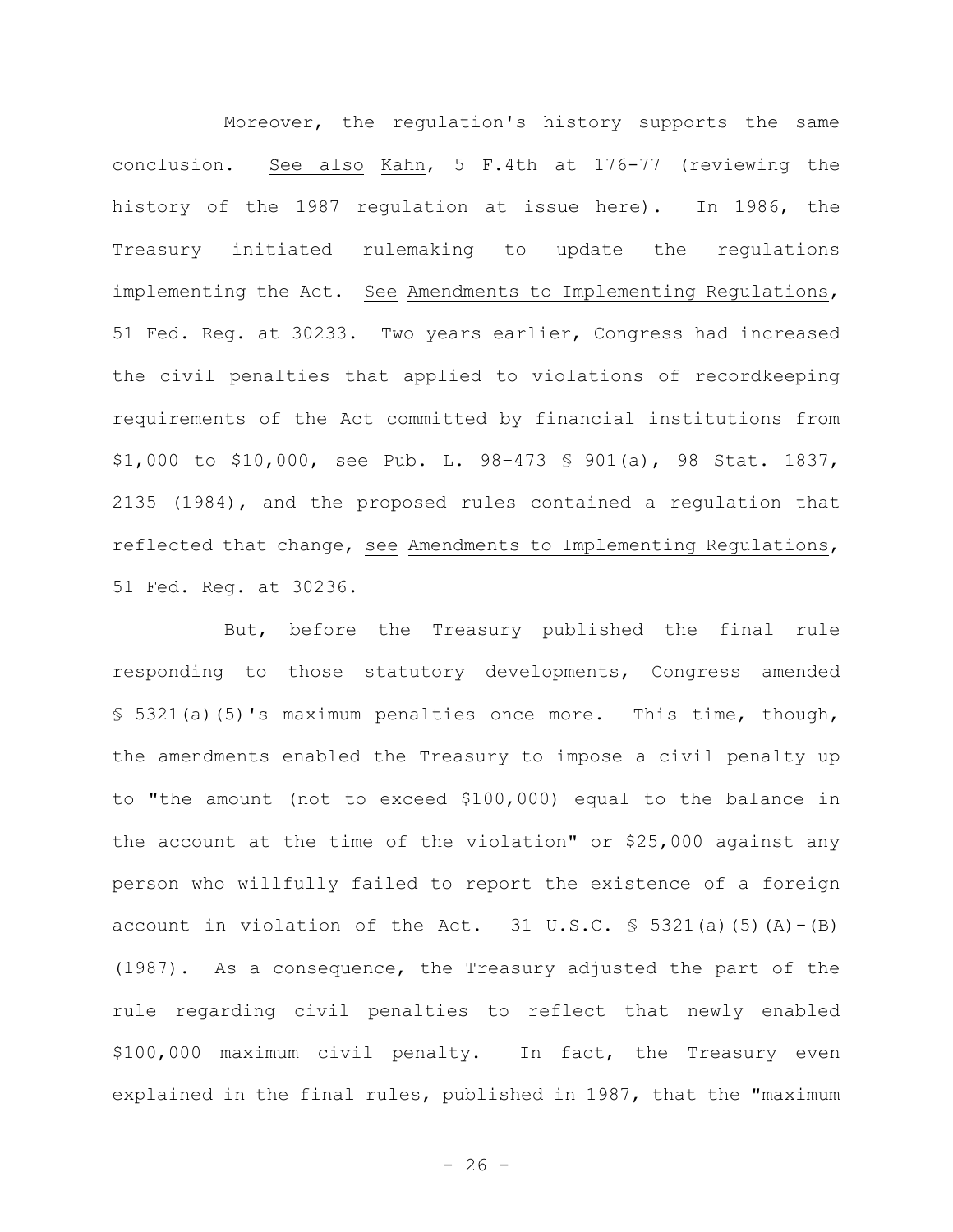penalty" provided for in the rule "reflect[ed] [the] civil penalties applicable to . . . violations after October 1986 under the Anti-Drug Abuse Act of 1986." Amendments to Implementing Regulations Under the Bank Secrecy Act, 52 Fed. Reg. at 11440 (emphasis added).

Thus, when Congress amended  $\S$  5321(a)(5)(C)-(D) to permit the IRS to impose a penalty in excess of \$100,000, the 1987 regulation was superseded because the regulation -- as merely a regulation parroting a then-operative statutory maximum -- could have no effect once a new statutory maximum had been set. Cf. Gonzalez v. Oregon, 546 U.S. 243, 257 (2006) ("[T]he existence of a parroting regulation" that "merely . . . paraphrase[s] the statutory language" "does not change the fact that the question here is not the meaning of the regulation but the meaning of the statute."). True, the regulation does not expressly state that it would have no effect in the event Congress set a new statutory maximum penalty. But, given the parroting nature of the rule, the regulation's silence on that score cannot fairly be read to reflect an intent by the Treasury to establish a \$100,000 limit for all time no matter what new maximum Congress might impose by statute. Cf. United Dominion Indus., Inc. v. United States, 532 U.S. 822, 836 (2001) (refusing to construe a tax regulation that listed reporting requirements to exclude a reporting item not enumerated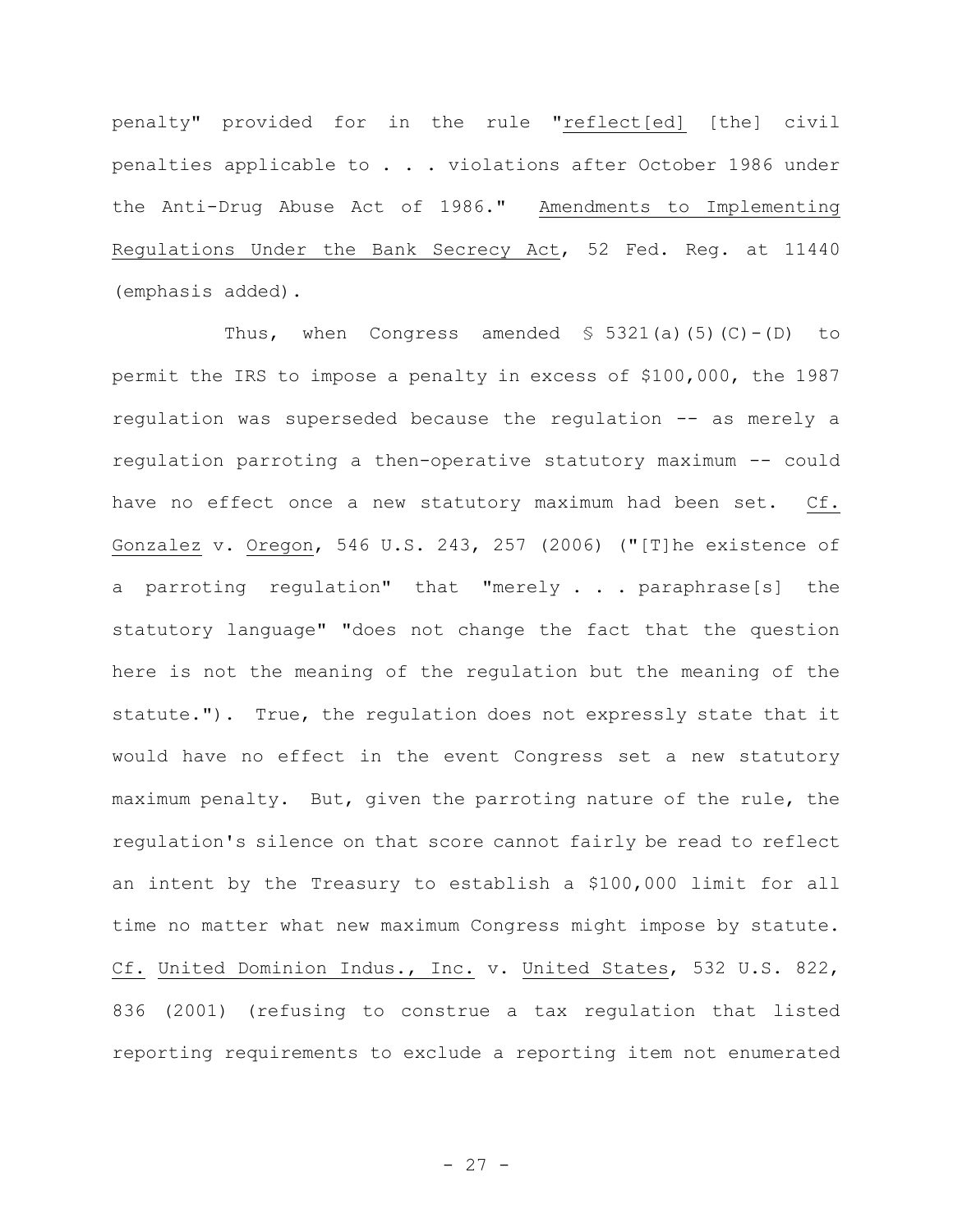when there was "no reason [for the agency] to [have] consider[ed]" it "at the time the regulation was drawn").

Toth nonetheless contends that there are reasons to construe the regulation's text to establish a still-controlling ceiling, notwithstanding the context and history just described. We are not persuaded.

Toth first points out that the Treasury did not withdraw or amend the regulation for twelve years after Congress increased the maximum penalty to exceed the cap set forth in the regulation -- a period that included the years she failed to report her Swiss UBS account as well as the IRS's audit of her. But, the Supreme Court explained when presented with a similar argument regarding a failure by the Treasury to amend a prior regulation that the failure "is more likely a reflection of [its] inattention than any affirmative intention on its part to say anything at all" -- especially in light of the Treasury's "relaxed approach to amending its regulations to track [legislative] changes." United Dominion Indus., 532 U.S. at 836; cf. Garrity, 2019 WL 1004584, at \*3 ("[The Treasury] could not override Congress's clear directive to raise the maximum willful FBAR penalty by declining to act and relying on a regulation parroting an obsolete version of the statute."). And, we conclude that, in light of the reasons just recounted that support an understanding of the 1987 regulation to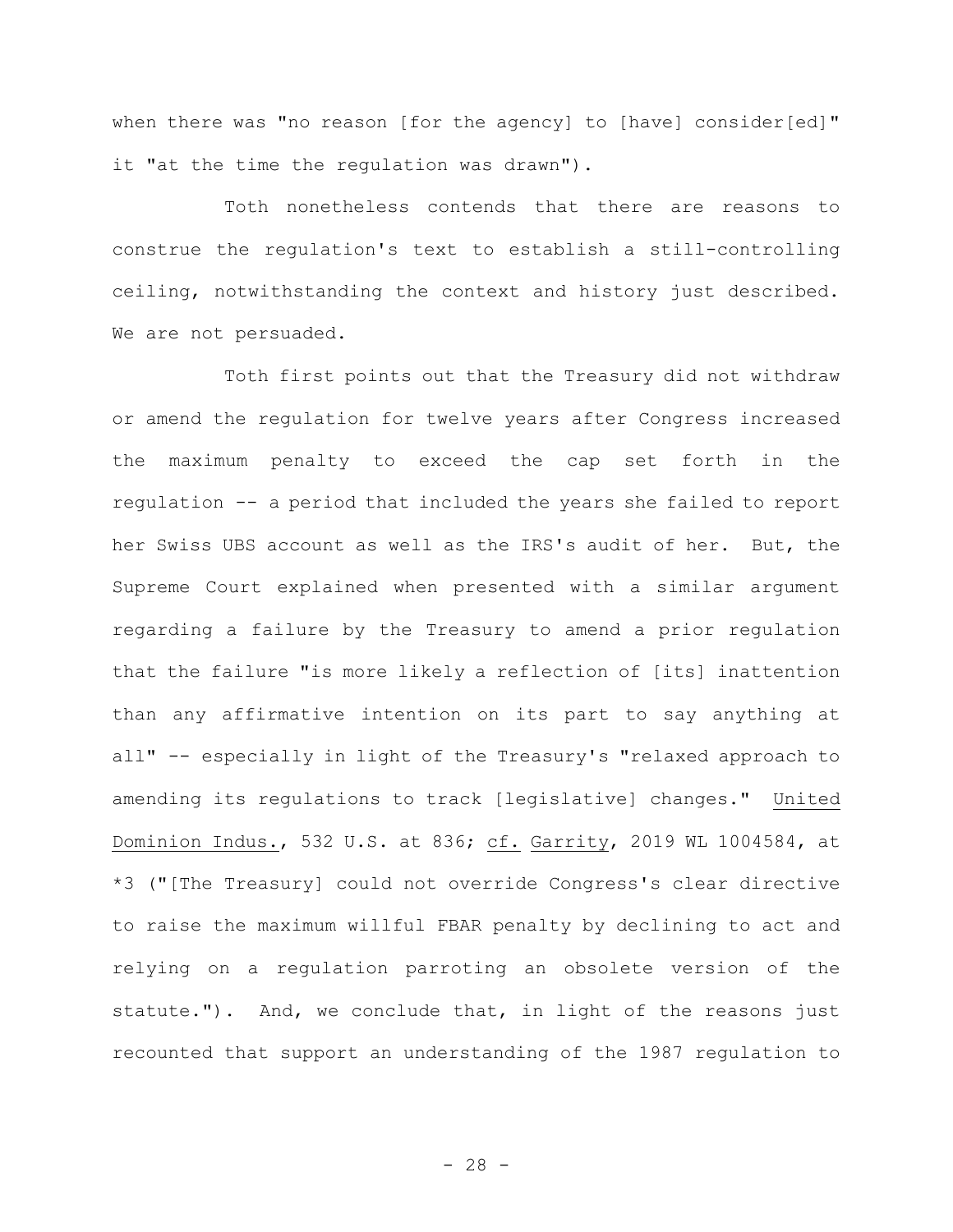have merely parroted the then-operative statutory maximum, this same logic applies equally here.

Toth next argues that the Treasury can be understood to have reaffirmed its commitment to the \$100,000 ceiling based on other regulations that she purports implement the amended version of § 5321(a)(5). See 31 C.F.R. § 1010.821. She contends that these regulations, which left the regulation imposing the \$100,000 maximum in place, show the Treasury's implicit approval of that maximum. But, the regulations Toth points to are merely congressionally mandated updates to tables listing statutory maximum penalties to account for inflation; they do not reflect any policy assessment about the merits of the new statutory maximum penalty under § 5321(a)(5). See 28 U.S.C. § 2461. Moreover, other regulations that are not statutorily mandated parrot the language of the new maximum civil penalty under  $\frac{1}{5}$  5321(a)(5)(C)-(D), which indicates that the Treasury does not understand itself to be bound by the \$100,000 regulatory "limit." See, e.g., Financial Crimes Enforcement Network; Amendment to the Bank Secrecy Act Regulations—Reports of Foreign Financial Accounts, 75 Fed. Reg. 8844, 8854 (proposed Feb. 26, 2010) (codified at 31 C.F.R. § 1010).

Finally, Toth relies on two interpretive rules that she contends are applicable: (1) the rule of lenity, which is a "longstanding principle" of statutory construction that "demand[s] resolution of ambiguities in criminal statutes in favor of the

- 29 -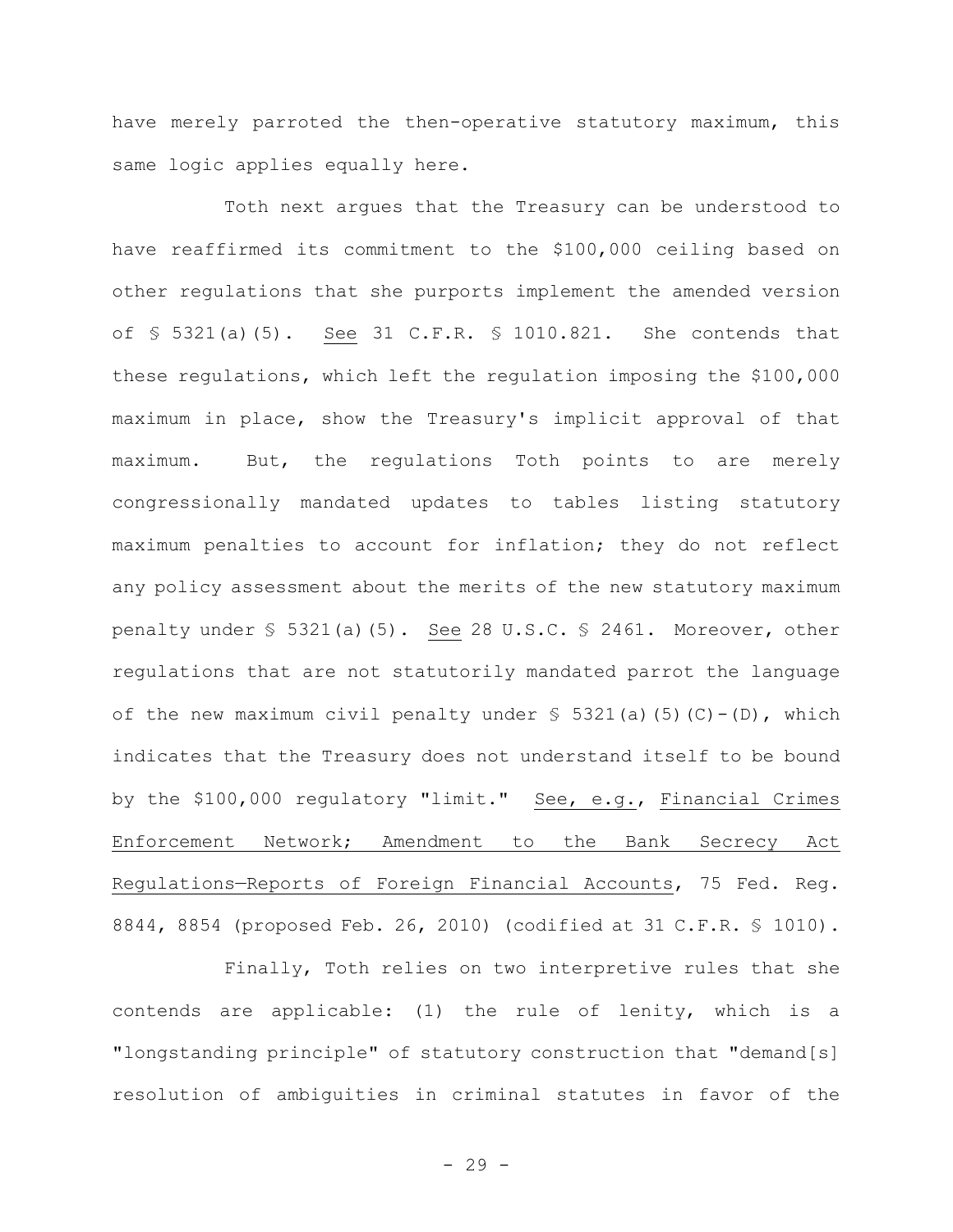defendant," Hughey v. United States, 495 U.S. 411, 422 (1990); and (2) the canon that "[i]f the words [of a tax statute] are doubtful, the doubt must be resolved against the government and in favor of the taxpayer," United States v. Merriam, 263 U.S. 179, 188 (1923). But, even if we were to assume (contrary to the government's position) that these canons apply to a regulation implementing § 5321 **--** which is itself neither a criminal measure nor one that imposes a tax -- the only question that Toth raises concerns whether a regulation that was expressly identified as "reflect[ing]" the terms of statute prior to its amendment is operative even when it would no longer "reflect[]" the statute's terms after the amendment. Amendments to Implementing Regulations Under the Bank Secrecy Act, 52 Fed. Reg. at 11440. We are not aware of any authority, though, that suggests that the rule of lenity or the tax canon may be used to resolve a question of such supersession, especially as she has failed to show that (given the history we have recounted that underlies the regulation's promulgation) there is the kind of ambiguity as to that question that triggers such canons, see, e.g., United States v. Anzalone, 766 F.2d 676, 681 (1st Cir. 1985) (finding an ambiguity created by a regulation, the validity of which neither party questioned, that adopted a narrower construction of a statutory provision than the text of that provision itself would support); see also Kahn, 5 F.4th at 177 (finding that the rule of lenity does not apply to a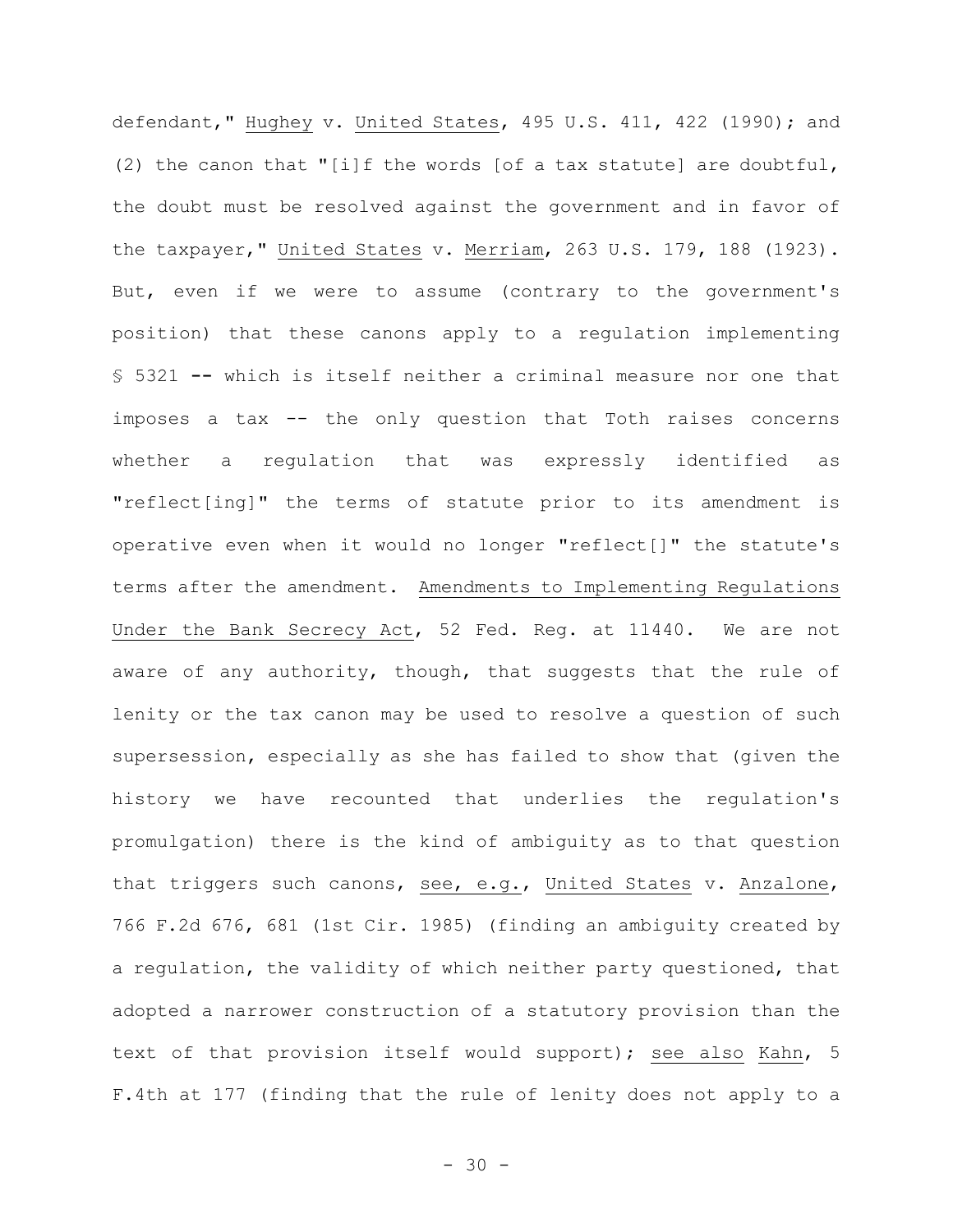penalty under § 5321(a)(5)); United States v. Bittner, 19 F.4th 734, 748 (5th Cir. 2021) (finding that neither the rule of lenity nor the tax canon applies to a penalty under § 5321(a)(5)). We thus reject Toth's contention that the Treasury regulation bars the IRS from imposing a penalty that exceeds \$100,000 for her willful failure to file an FBAR in 2007.<sup>10</sup>

## **B.**

We turn, then, to Toth's two federal constitutional grounds for overturning the grant of summary judgment against her, each of which take aim solely at the amount of the penalty. Reviewing de novo, Rideout, 838 F.3d at 71, we find neither ground for so ruling persuasive.

## **1.**

Toth first contends that the more than \$2 million penalty that she faces for willfully failing to file an FBAR for the 2007 calendar year violates the Excessive Fines Clause of the Eighth Amendment to the U.S. Constitution. See U.S. Const. amend. VIII ("Excessive bail shall not be required, nor excessive fines imposed, nor cruel and unusual punishments inflicted." (emphasis

<sup>&</sup>lt;sup>10</sup> We also note that to the extent Toth argues that the disagreement among federal courts as to whether the 1987 regulation is still operative creates an ambiguity that the rule of lenity can resolve, such an argument also fails. See Reno v. Koray, 515 U.S. 50, 64–65 (1995) ("A statute is not 'ambiguous' for purposes of lenity merely because there is a division of judicial authority over its proper construction." (internal quotation marks omitted)).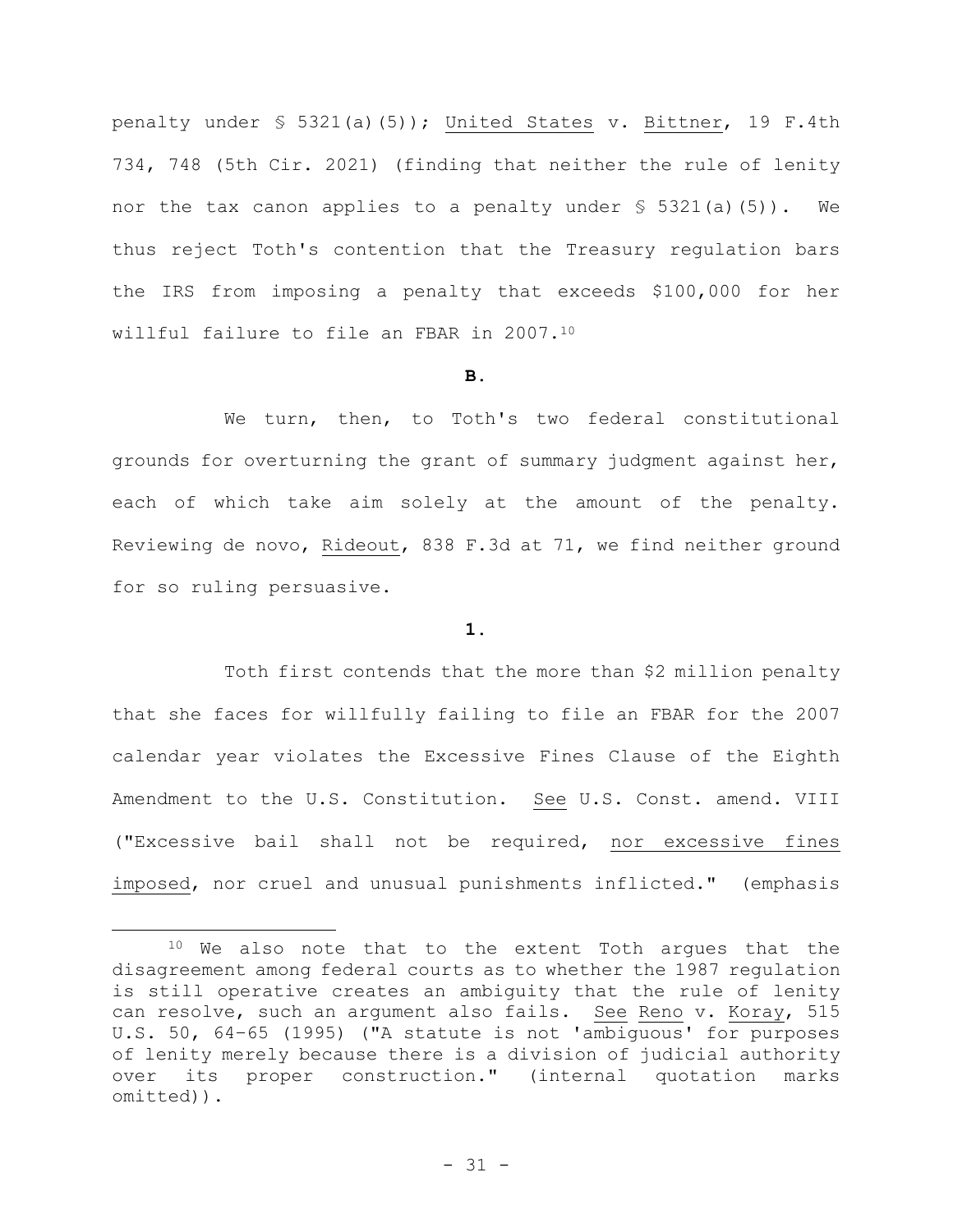added)). Only monetary penalties that function as "punishment for some offense" are encompassed by the Clause. United States v. Bajakajian, 524 U.S. 321, 327-28 (1998) (quoting Browning–Ferris Industries of Vt., Inc. v. Kelco Disposal, Inc., 492 U.S. 257, 265 (1989)). Therefore, the penalty at issue here must qualify, at least in part, as "punishment" even to implicate the Excessive Fines Clause.

The Supreme Court explained in Austin v. United States, 509 U.S. 602 (1993), that there is no per se rule that the Excessive Fines Clause only applies to criminal proceedings. Id. at 607. What matters is whether that penalty, even if only a civil one, "is punishment." Id. at 610. The Court has also explained that "a civil sanction that cannot fairly be said solely to serve a remedial purpose, but rather can only be explained as also serving either retributive or deterrent purposes, is punishment." Id. (quoting United States v. Halper, 490 U.S. 435, 448 (1989)).

The Court then applied that logic in Austin to hold that an in rem civil forfeiture under 21 U.S.C.  $\frac{1}{5}$  881(a)(4) and (a)(7),<sup>11</sup> imposed following the successful prosecution of the owner of the

<sup>&</sup>lt;sup>11</sup> Section 881(a)(1) and (a)(7) provide that "[t]he following shall be subject to forfeiture to the United States and no property right shall exist in them," including "controlled substances which have been manufactured, distributed, dispensed, or acquired" and "real property . . . , which is used, or intended to be used, in any manner or part, to commit, or to facilitate the commission of, a violation of this subchapter punishable by more than one year's imprisonment." 21 U.S.C. § 881(a)(1), (a)(7).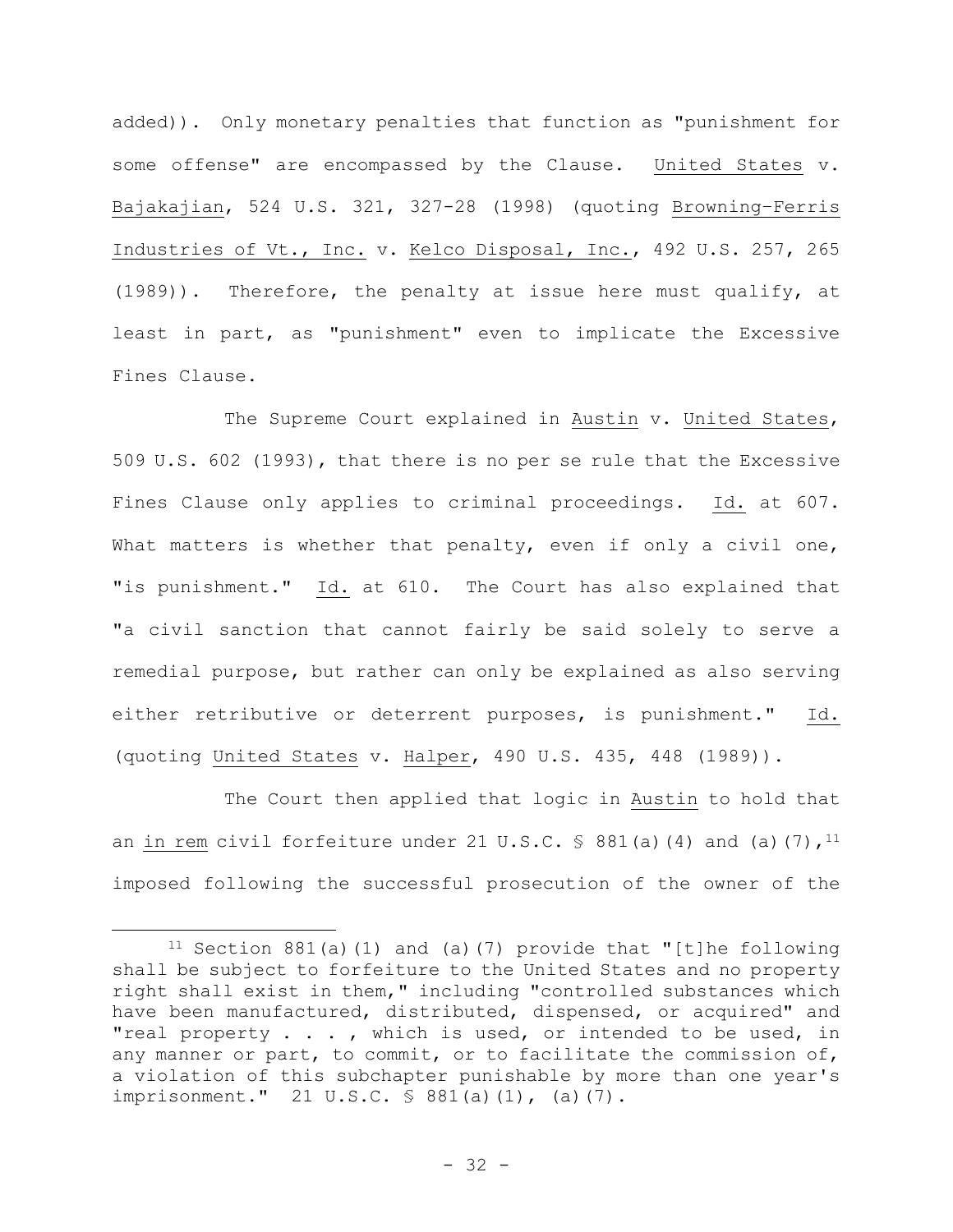property in question for violating state drug laws, was "punishment" and thus subject to the limitation imposed by the Eighth Amendment's Excessive Fines Clause. Id. at 606, 620. In reaching that conclusion, the Court emphasized that the civil forfeiture at issue could only be imposed following the conviction of a drug-trafficking crime, id. at 619-20, and relied on legislative history that suggested that Congress enacted the forfeiture provision because "traditional criminal sanctions of fine and imprisonment [were] inadequate to deter or punish the enormously profitable trade in dangerous drugs," id. at 620, rather than to redress "any damages sustained by society or to the cost of enforcing the law," id. at 621.

The Court applied that same logic in a subsequent case, United States v. Bajakajian, 524 U.S. 321 (1998), to find that a civil forfeiture under a different statutory scheme, 18 U.S.C. § 982(a)(1),<sup>12</sup> also was a "fine" under the Eighth Amendment. Bajakajian, 524 U.S. at 328. As the Court explained in Bajakajian, the in personam forfeiture was "imposed at the culmination of a

<sup>12</sup> At the time Bajakajian was decided, § 982(a)(1) provided that "the court, in imposing sentence on a person convicted of an offense in violation of [31 U.S.C. § 5316, which required any individual who transports more than \$10,000 out of the United States to report it or face criminal penalties,] shall order that the person forfeit to the United States any property, real or personal, involved in such offense, or any property traceable to such property." 18 U.S.C. § 982(a)(1) (1998).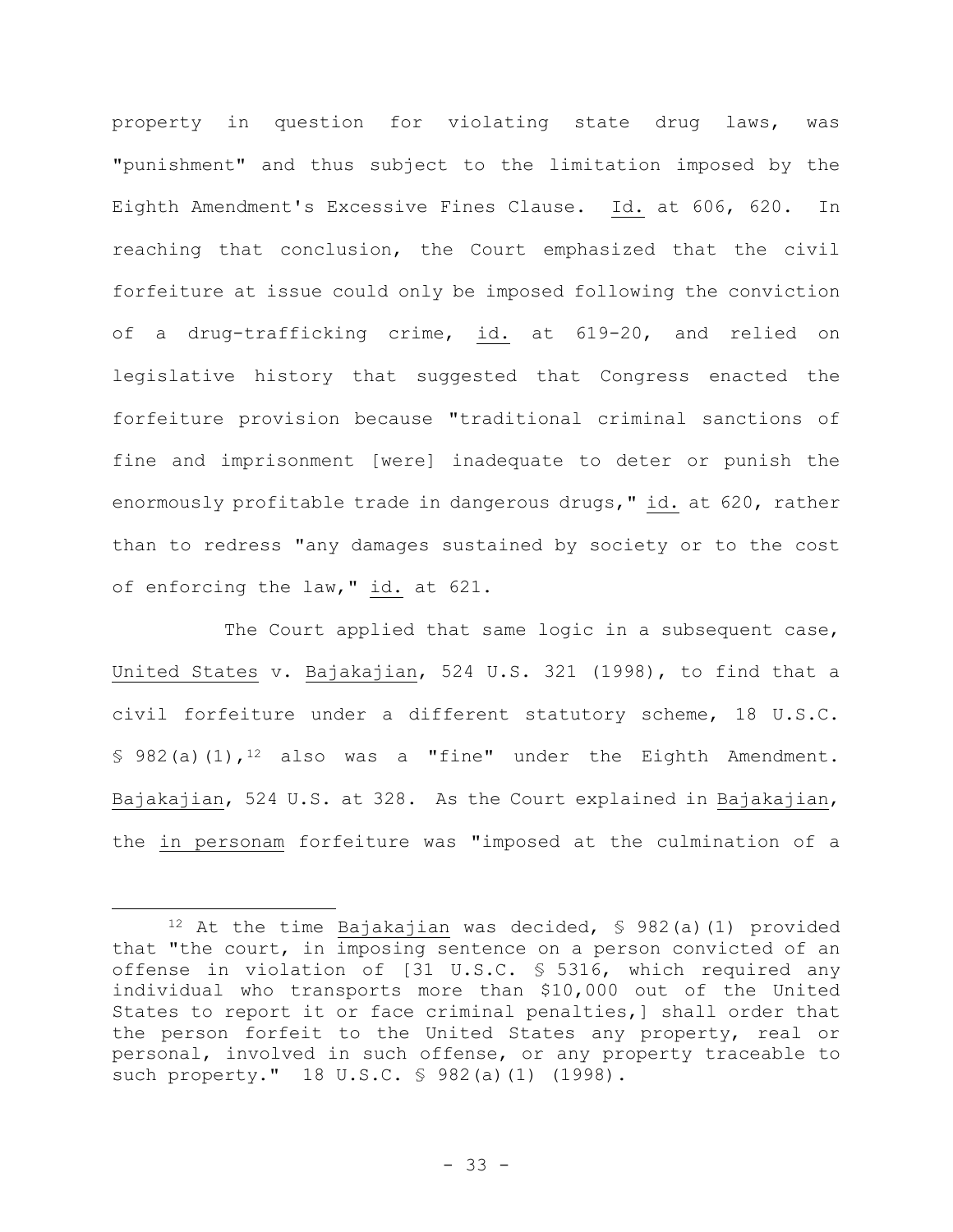criminal proceeding," id. at 328, in part, for, what the government in that case conceded, was the punitive purpose of deterrence, id. at 329 & n.4.<sup>13</sup>

But, unlike the civil forfeitures held to constitute "punishment" in both Austin and Bajakajian, this civil penalty is not tied to any criminal sanction. Rather, it was imposed following an administrative tax audit in which the IRS determined that Toth had failed to report a foreign bank account. Nor has the government conceded any punitive purpose.

Moreover, we conclude that, even if those points of distinction are not themselves dipositive, the civil penalty here is like the civil forfeitures in One Lot Emerald Cut Stones and One Ring v. United States, 409 U.S. 232 (1972), Stockwell v. United States, 80 U.S. 531 (1871), and the other early customs laws that Bajakajian itself recognized did not constitute punishment for purposes of the Excessive Fines Clause, 524 U.S. at 342-43 (explaining that the "early monetary forfeitures," such as the ones discussed Stockwell and One Lot Emerald Cut Stones, "were

<sup>&</sup>lt;sup>13</sup> The government also asserted that it had "an overriding sovereign interest in controlling what property leaves and enters the country" and that seizure of money secretly transported out of the country in violation of 31 U.S.C. § 5316 would compensate the government for that informational loss. Id. But, given the government's concession that the forfeiture was at least in part punitive, the Court found the deterrent nature of the penalty "sufficient to bring the forfeiture within the purview of the Excessive Fines Clause." Id. at 329 n.4.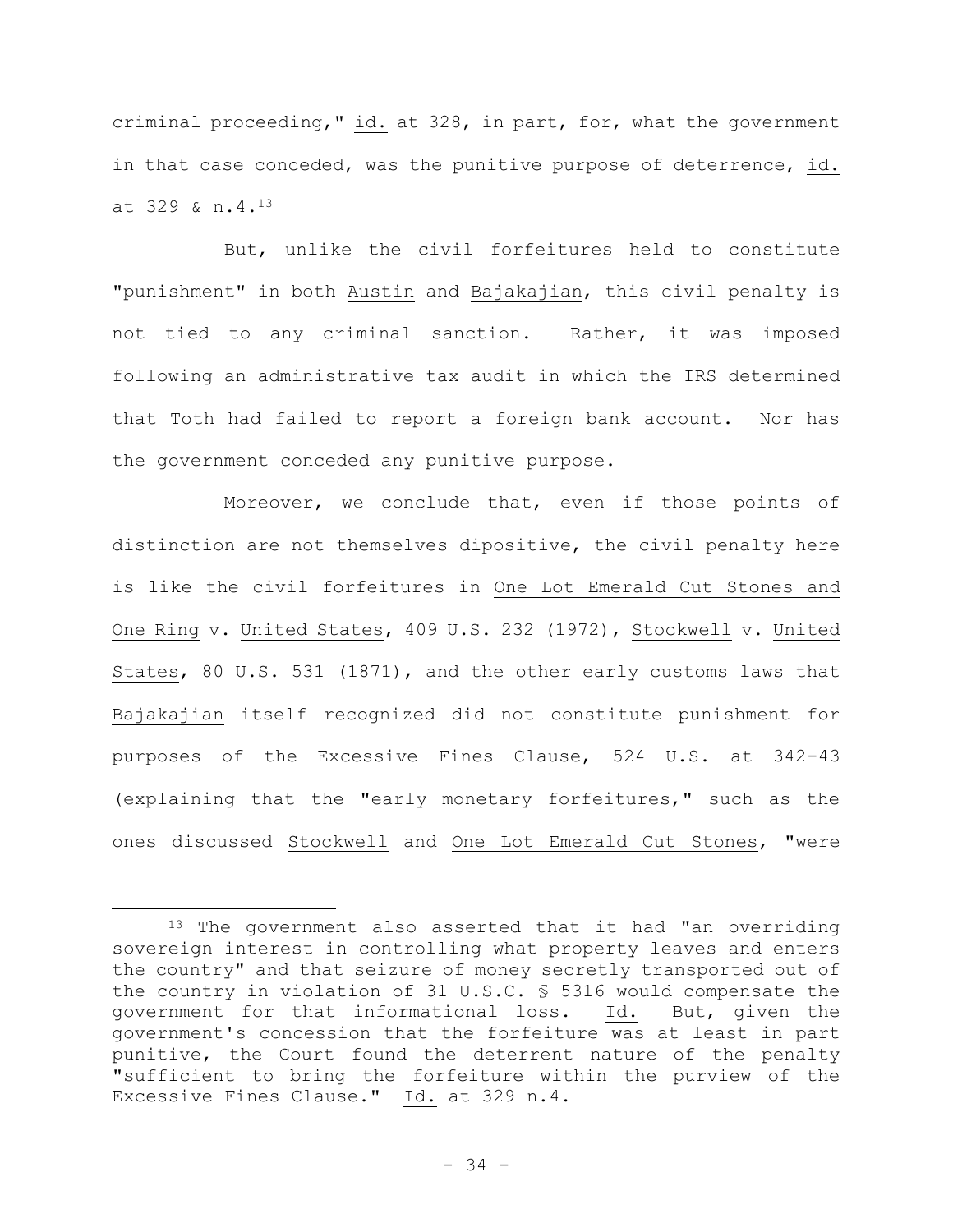considered not as punishment for an offense, but rather as serving the remedial purpose of reimbursing the [g]overnment for the losses accruing from the evasion of customs duties"). And, too, it is like the civil tax penalties found not to be punishment for Double Jeopardy purposes in Helvering v. Mitchell, 303 U.S. 391, 398 (1938), and Excessive Fines purposes in McNichols v. C.I.R., 13 F.3d 432, 434-435 (1st Cir. 1993) (quoting Helvering, 303 U.S. at 401); see also Thomas v. C.I.R., 62 F.3d 97, 98 (4th Cir. 1995) ("[T]he Excessive Fines Clause is not implicated, since the addition to [the] tax[es] [owed] is not a punitive measure."); United States v. Alt, 83 F.3d 779, 784 (6th Cir. 1996) (same); Tyler v. Hennepin Cty., 26 F.4th 789, 794 (8th Cir. 2022); Little v. C.I.R., 106 F.3d 1445, 1455 (9th Cir. 1997) (same); Kitt v. United States, 277 F.3d 1330, 1337 (Fed. Cir. 2002) (same); cf. United States v. Dunkel, 182 F.3d 923 (7th Cir. 1999) (unpublished table decision).<sup>14</sup>

<sup>&</sup>lt;sup>14</sup> Toth argues in her reply brief that we should not rely on Double Jeopardy cases in analyzing whether § 5321(a)(5) is "remedial" because Toth suggests that some statutes may be considered "remedial" for Double Jeopardy purposes yet remain subject to the Excessive Fines Clause. But, she has not shown that the two Double Jeopardy cases on which we rely here -- One Emerald Lot Cut Stones and Helvering -- involved statutes that, though remedial for the former purpose, are not for the latter. See Zannino, 895 F.2d at 17 ("It is not enough merely to mention a possible argument in the most skeletal way, leaving the court to do counsel's work, create the ossature for the argument, and put flesh on its bones."); see also Villoldo v. Castro Ruz, 821 F.3d 196, 206 n.5 (1st Cir. 2016) (noting that new arguments cannot be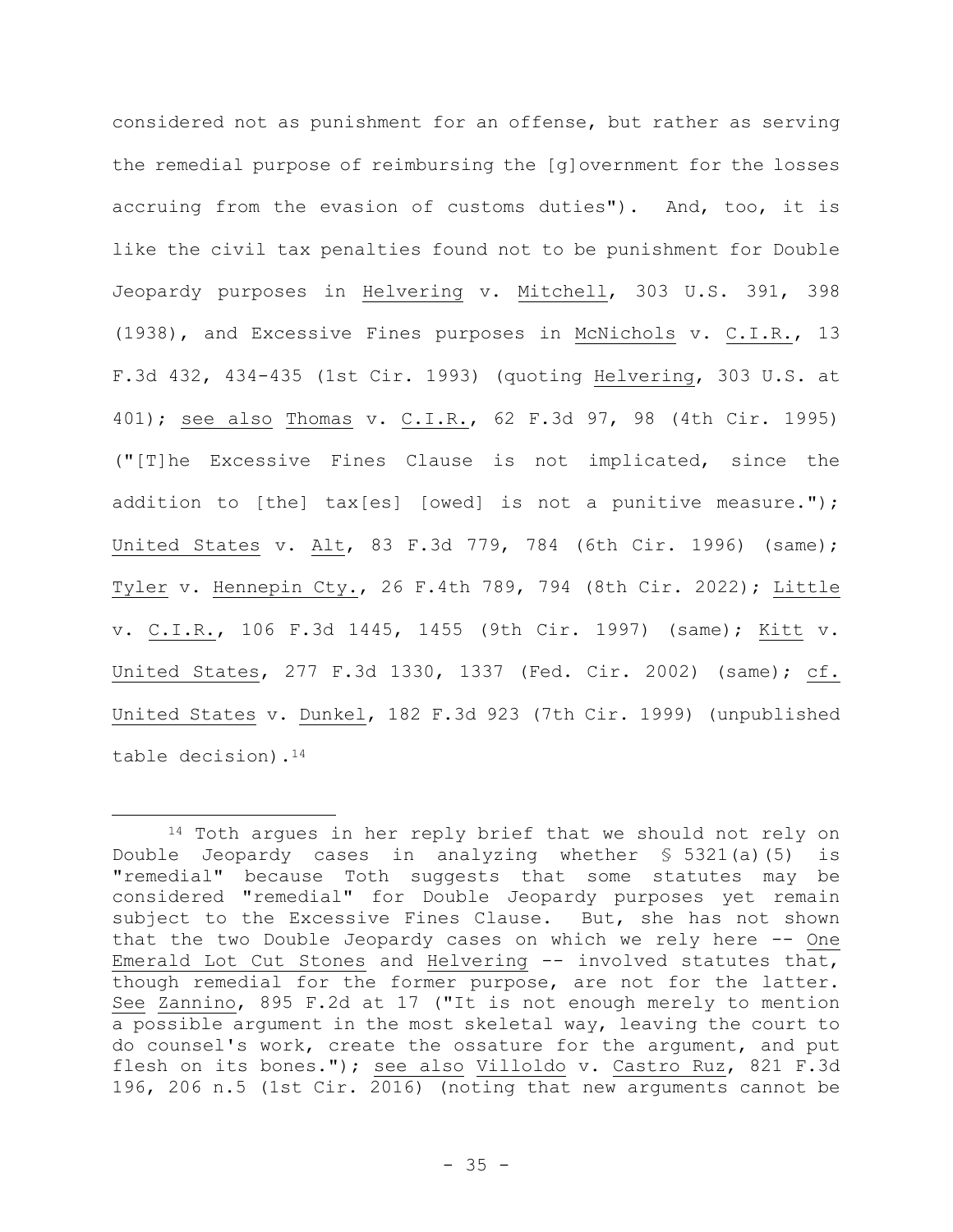We make that assessment because -- unlike the forfeiture at issue in Bajakajian, which was ordered notwithstanding that there "was no fraud on the United States, and [the subject of the forfeiture] caused no loss to the public fisc," id. at 329, 339 -- here there was such a fraud and loss. Indeed, Congress authorized the imposition of a penalty of this size for willfully failing to comply with the Act's reporting requirements to address the fact that "[i]t has been estimated that hundreds of millions in tax revenues [were] lost" due to the secret use of foreign financial accounts -- which Congress characterized as the "largest single tax loophole permitted by American law," H.R. Rep. No. 91- 975, at 4397-98 (1970), and that it was very difficult for law enforcement to police the use of these accounts, causing costly investigations to stretch on for years, id. at 4397.<sup>15</sup> Cf. Bajakajian, 524 U.S. at 343 (explaining that the monetary penalty at issue in One Lot Emerald Cut Stones was remedial in part because

made for the first time in reply briefs). We note, too, that Bajakajian, in finding the statute there at issue was not "solely" remedial for Excessive Fines purposes, distinguished it from the statute at issue in One Emerald Lot Cut Stones. See Bajakajian, 524 U.S. at 342-43.

<sup>&</sup>lt;sup>15</sup> Similarly, the Senate Report discussing the 2004 amendments to § 5321(a)(5) explains that the impetus for those amendments was that "the number of individuals involved in using offshore bank accounts to engage in abusive tax scams ha[d] grown significantly in recent years" -- underscoring the concern that the secret use of foreign accounts enables individuals to evade taxes. S. Rep. 108-192, at 108 (2003).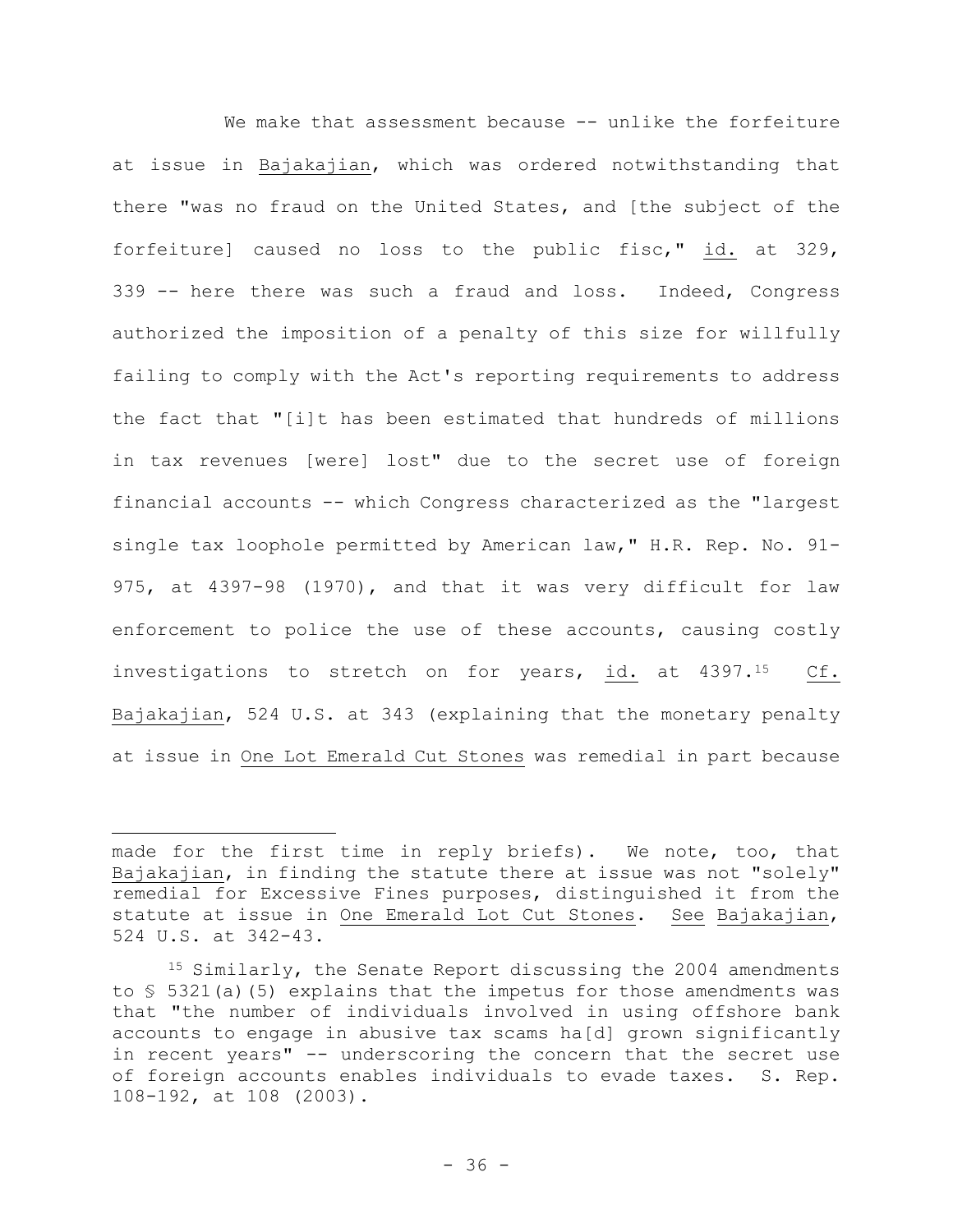the penalty was proportioned on the value of the non-reported goods); One Lot Emerald Cut Stones, 409 U.S. at 237 (holding that the forfeiture of goods for a failure to pay import duties on them is a "reasonable form of liquidated damages," as the more expensive the illegally imported good, the more the government has likely missed out on revenue); Stockwell, 80 U.S. at 533, 546-47 (finding that a statutory scheme that permitted the government to impose on an individual who deals in illegally imported goods a penalty equal to double the value of those goods was "remedial" because "[t]he act of abstracting goods illegally imported, receiving, concealing, or buying them, interposes difficulties in the way of a government seizure, and impairs, therefore, the value of the government right" such that "[i]t is  $\ldots$  . hardly accurate to say that the only loss the government can sustain from concealing the goods liable to seizure is their single value").  $16$ 

Of course, the government does have means for recouping tax losses from undisclosed foreign assets other than imposing a penalty for a failure to comply with a reporting requirement about

<sup>&</sup>lt;sup>16</sup> For that reason, too, Toth's argument that the civil penalty assessed against her is a "fine" because, like in Austin, the penalty could be subject to "dramatic variations in the value" fails, Austin, 509 U.S. at 621. Like in One Lot Emerald Cut Stone, the tax loss to the government is likely to increase the higher the value in the account, see 409 U.S. at 237. Thus, the fact that the penalty under  $\frac{1}{5}$  5321(a)(5)(C)(i) is keyed to the amount in the bank account at the time of the violation fails in and of itself to make it a "punishment."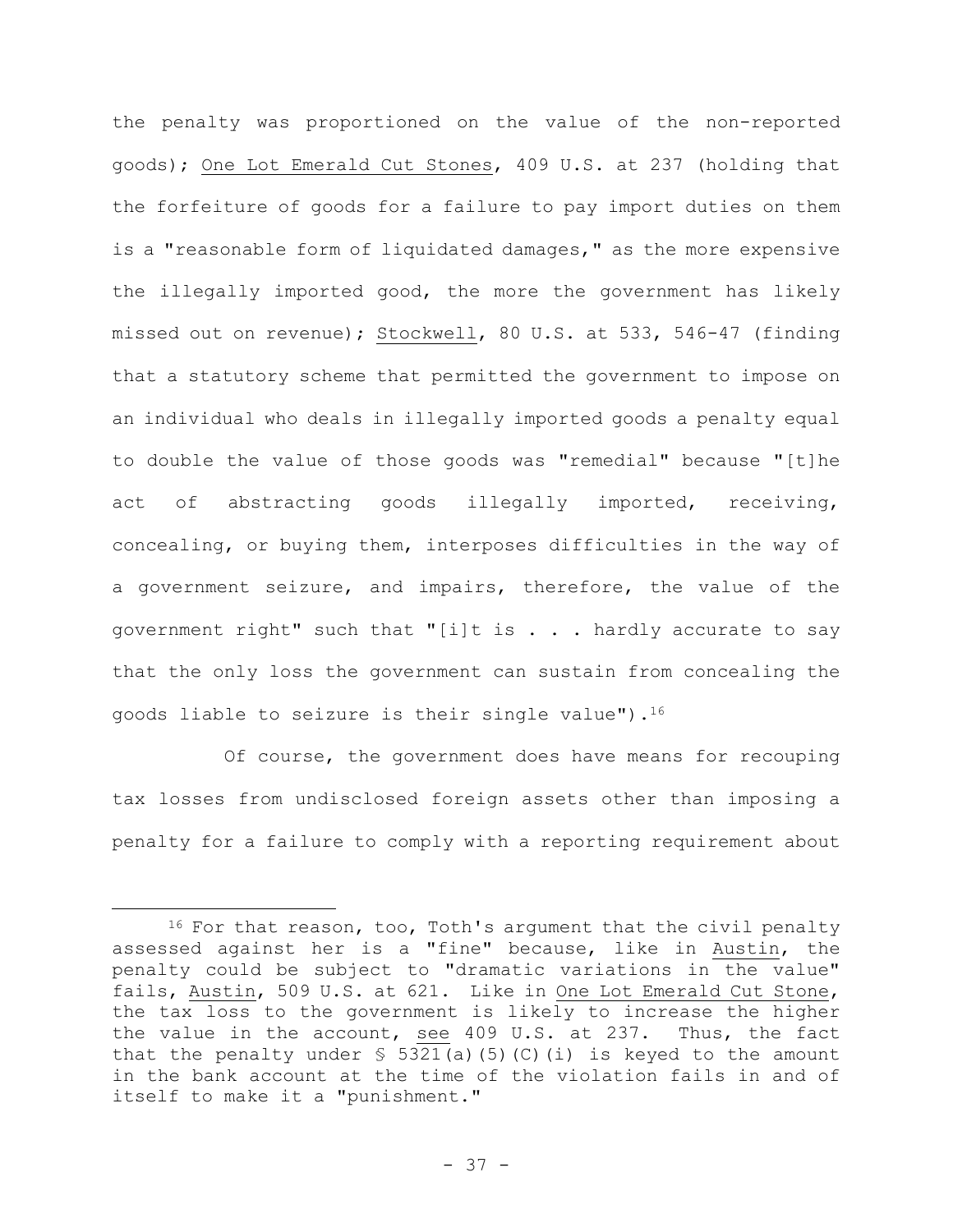the existence of those assets. But, the fact that Congress may tax a foreign account once it learns of it does not prevent a penalty assessed under § 5321(a)(5) from being remedial. In that regard, Helvering and McNichols make clear that a tax penalty for failing to file taxes can exceed the amount owed in taxes without thereby constituting punishment. See Helvering, 303 U.S. at 401 (finding that the government could require an individual who had failed to pay his taxes to both pay the amount owed in taxes that had not been paid as well as impose a 50 percent penalty for willfully failing to pay those taxes); McNichols, 13 F.3d at 434- 36 (same); see also Landa v. United States, 153 Fed. Cl. 585, 599 (2021) ("Though the FBAR penalty is not an internal-revenue tax, the Court finds instructive cases involving tax penalties that address, as does the FBAR penalty, behavior related to financial accounts."). And, as Congress explained, governmental investigations into funds hidden abroad "are often delayed or totally frustrated," in part due to the "time consuming and ofttimes fruitless [nature of] foreign legal process." H.R. Rep. No. 91-975, at 4397 (1970). We add only that the frustration of governmental efforts to recoup what is owed from a foreign account is likely to be especially effective in the circumstance in which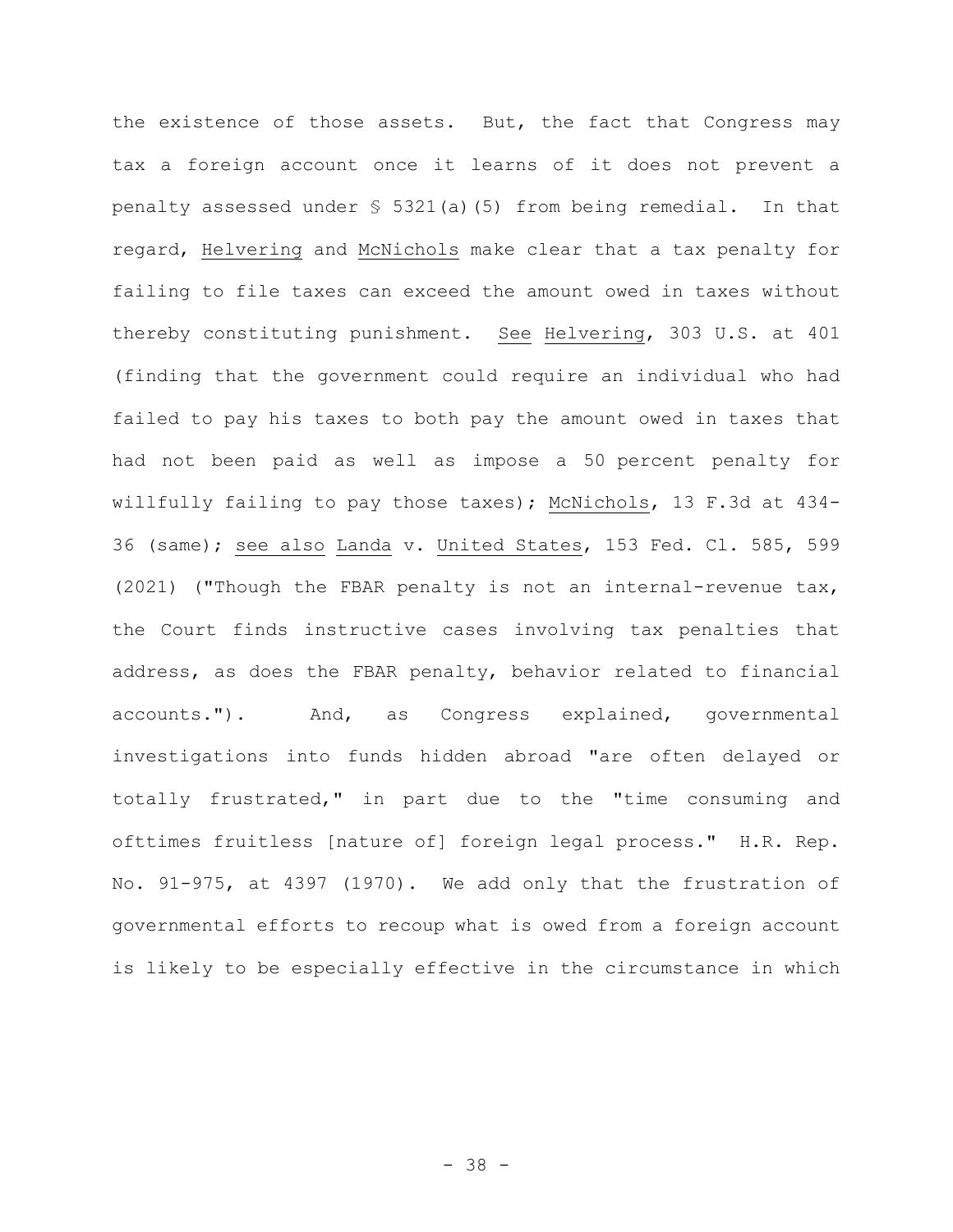this penalty may be imposed -- namely, when the holder of the undisclosed foreign account is willfully seeking to hide it.<sup>17</sup>

Nor are we persuaded by Toth's argument that the fact that § 5321(a)(5) provides for different maximum penalties depending on the willfulness of the violation necessarily reveals that a deterrent or retributive purpose underlies the provision that authorizes the maximum penalty to be imposed. Compare 31 U.S.C. § 5321(a)(5)(C)-(D) (permitting the imposition of a civil penalty not to exceed \$100,000 or the value of the bank account at the time of the violation, whichever is greater, for willful violations), with id. § 5321(a)(5)(B)(i) (permitting the imposition of a civil penalty not to exceed \$10,000 for non-willful violations). The "culpability of the owner" in the forfeiture scheme at issue in Austin did support the determination that it was a "fine" for Eighth Amendment purposes. 509 U.S. at 621-22. But, the petitioner's underlying failure to report income or pay taxes in McNichols was concededly willful, and there is no suggestion in our opinion that this fact was sufficient to make it a "fine" under the Excessive Fines Clause. 13 F.3d at 433-35; see

<sup>17</sup> Notably, 31 U.S.C.  $\frac{1}{2}$  5322(a) and (b), which makes it a criminal offense to willfully commit the same reporting offense under the Act, uses the word "fine" to describe the monetary penalty that could be imposed if an individual is convicted under it, see One Lot Emerald Cut Stones, 409 U.S. at 236, while there is no such reference to a "fine" in the civil analog that is at issue.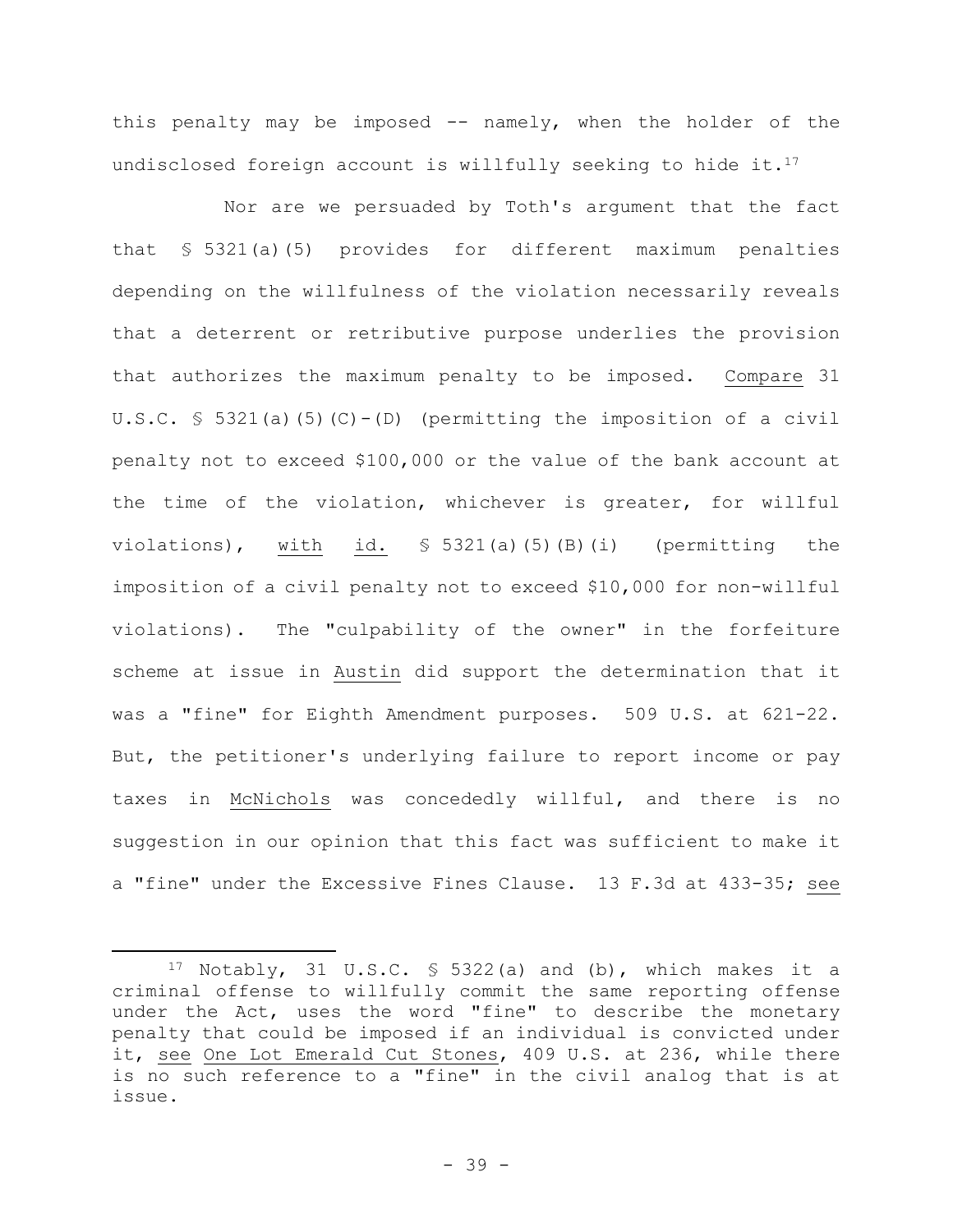also Helvering, 303 U.S. at 399-404 (concluding that a similar focus on culpability in a provision of the Tax Code that permitted the imposition of a 50 percent addition to a tax assessment if the tax evasion was found to be willful was not found by the Supreme Court to render an otherwise remedial penalty punitive). Toth develops no argument as to why we should depart from McNichols on this score.

We also do not see why the existence of a lower penalty for the same violation when it is not committed willfully in and of itself makes the higher penalty "punishment." After all, Congress could choose to permit the government to only recover a portion of its losses or investigatory costs and the scheme would be no less remedial. Moreover, the tax scheme at issue in McNichols provided for a lower 5 percent penalty for a negligent or intentional, non-fraudulent failure to pay certain taxes, and the gradient nature of that scheme did not prevent this circuit from concluding that the 50 percent penalty for tax fraud was remedial in nature. See McNichols, 13 F.3d at 433-35 (discussing the penalty assessed against McNichols for tax fraud); 26 C.F.R. § 301.6653-1 (providing for a 5 percent penalty for underpayment due to negligence or intentional disregard, without intent to defraud).

Thus, for all these reasons, we conclude that a civil penalty imposed under  $\frac{1}{5}$  5321(a)(5)(C)-(D) is not a "fine" and as

 $- 40 -$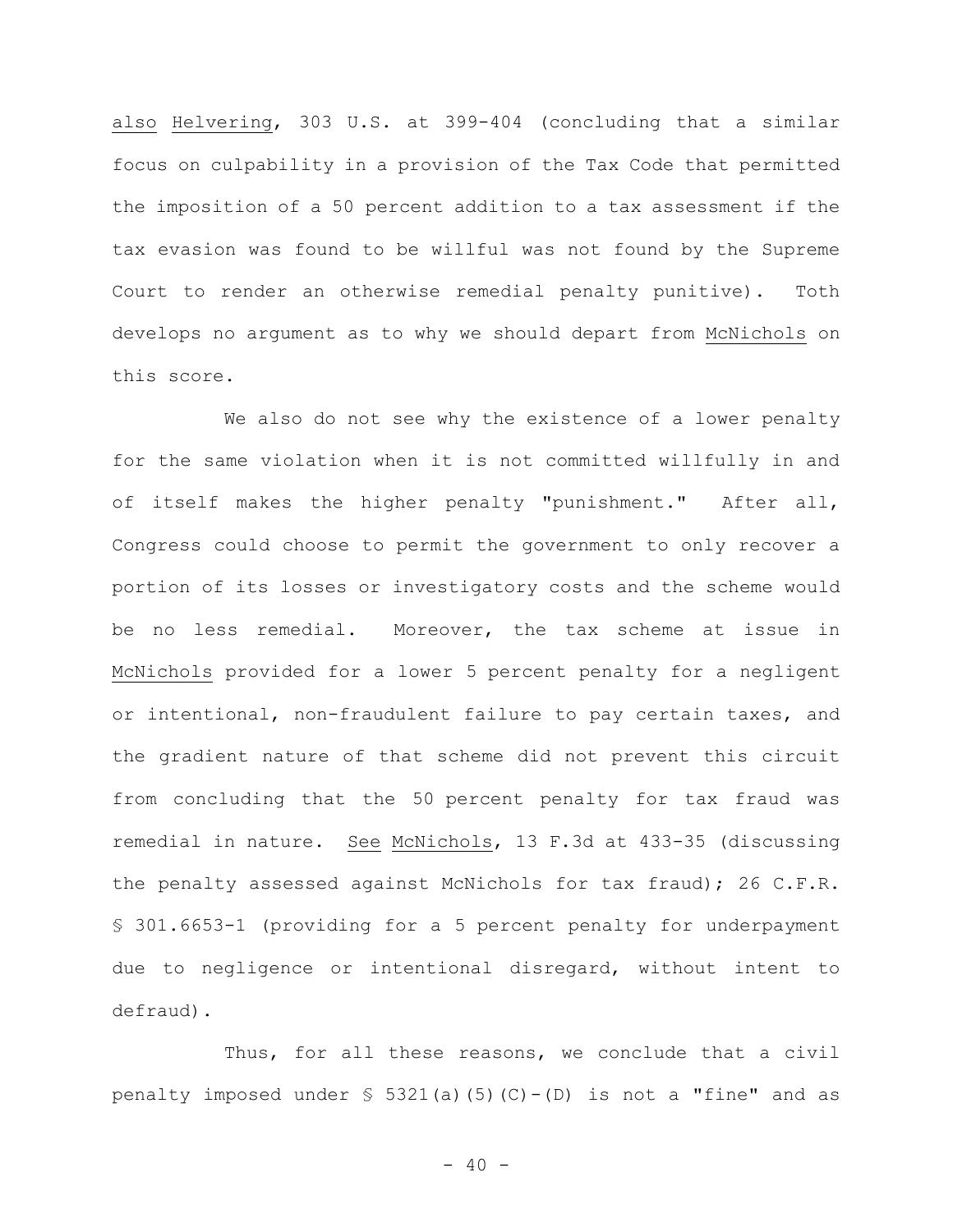such the Excessive Fines Clause of the Eighth Amendment does not apply to it.

## **2.**

Toth bases her final federal constitutional ground for contending that the grant of summary judgment against her must be reversed due to the amount of the penalty on the Due Process Clause of the Fifth Amendment. But, in support of this contention, Toth cites in her opening brief only to BMW of North America, Inc. v. Gore, 517 U.S. 559 (1996), which is a case that involves a punitive penalty imposed by a jury. That choice of argument presents a problem for Toth because in Sony BMG Music Entertainment v. Tenenbaum, 719 F.3d 67 (1st Cir. 2013), we held that BMW does not apply to cases like this one that involve a penalty set by statute. Id. at 70-71. Moreover, even though the government contends in its brief to us that the Sony standard and not the BMW standard applies, Toth in her reply brief does not attempt to show that her Fifth Amendment rights were violated under the Sony framework. Rather, she contends only that Sony is distinguishable, such that BMW applies here, because a penalty imposed pursuant to § 5321 presents a "peculiar[] . . . circumstance" given that "the FBAR penalty statute conflicts with the applicable Treasury regulation concerning the amount of the FBAR penalty."

New arguments, however, may not be made in reply briefs. See Villoldo, 821 F.3d at 206 n.5. In addition, for reasons that

- 41 -